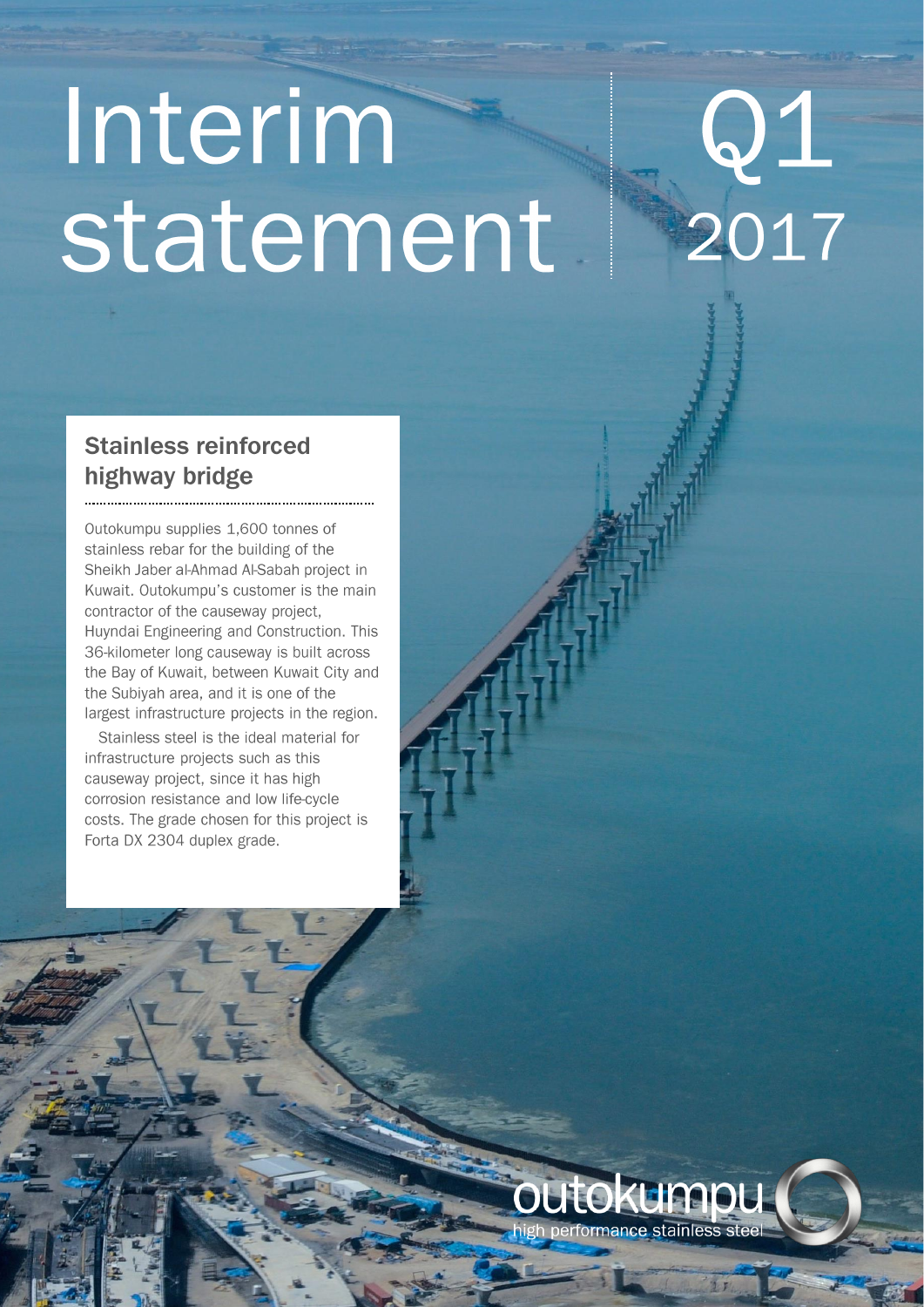

# **Contents**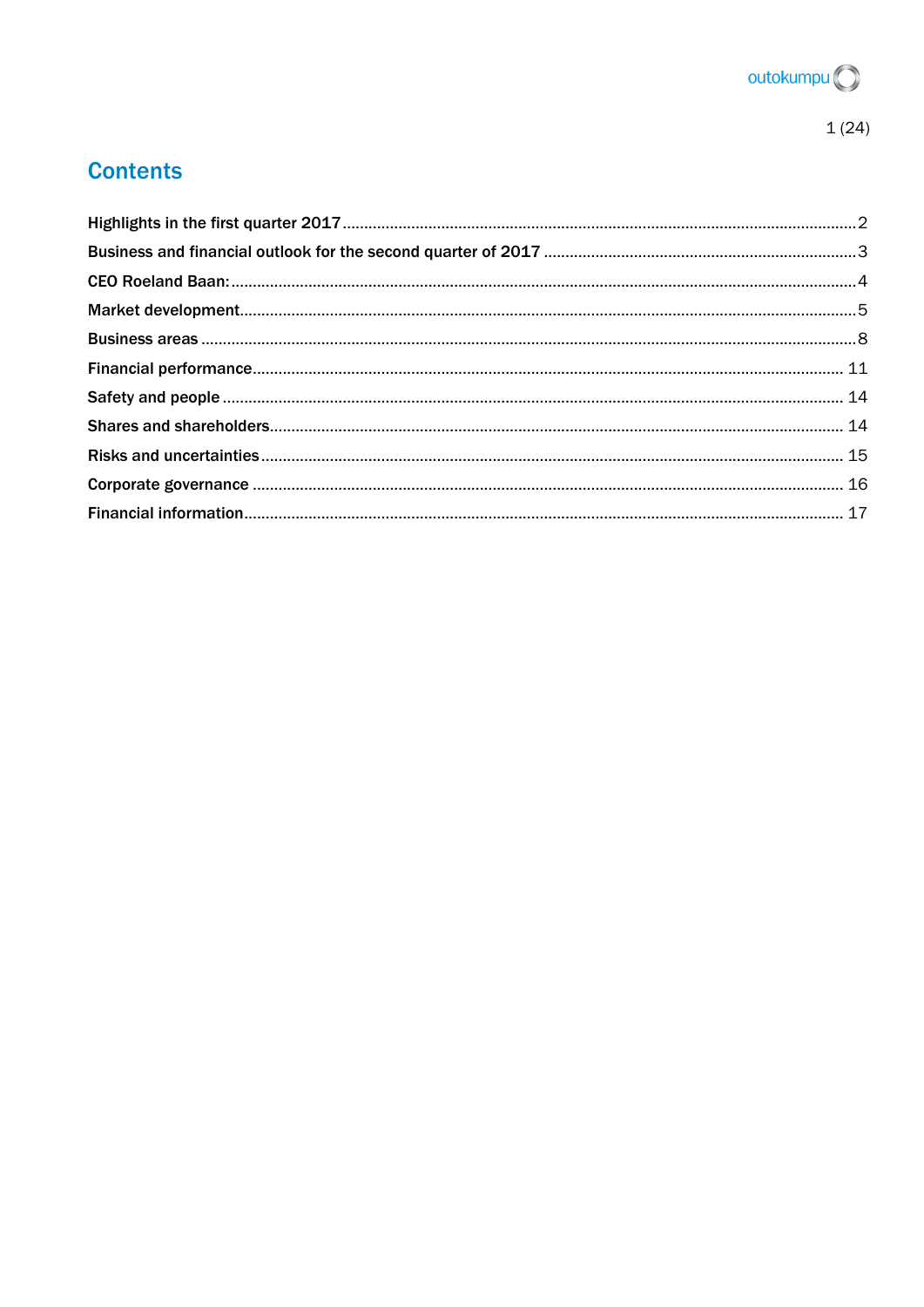# Strong start to the year, Group adjusted EBITDA at EUR 294 million

# <span id="page-2-0"></span>Highlights in the first quarter 2017

Outokumpu's adjusted EBITDA was EUR 294 million, compared to EUR 29 million in the first quarter of 2016. The improved performance was a result of successful continuation of productivity and efficiency improvement measures, supported by strong market fundamentals and higher ferrochrome prices. Operating cash flow of EUR -53 million was negatively impacted by an increase in net working capital of EUR 280 million.

- Stainless steel deliveries were 639,000 tonnes (610,000 tonnes)<sup>1</sup>.
- Adjusted  $EBITDA<sup>2</sup>$  was EUR 294 million (EUR 29 million).
- EBITDA was EUR 309 million (EUR 46 million).
- Adjusted EBIT<sup>3</sup> was EUR 238 million (EUR -29 million).
- EBIT was EUR 252 million (EUR -12 million).
- Operating cash flow was EUR -53 million (EUR 74 million).
- $\bullet$  Net debt increased to EUR 1,376 million (Dec 31, 2016: EUR 1,242 million).
- Gearing was 55.0% (Dec 31, 2016: 51.4%).
- Return on capital employed (ROCE) was 9.4% (5.3%).

1

<sup>1</sup> Figures in parentheses refer to the corresponding period for 2016, unless otherwise stated.

 $2$  EBITDA excluding items classified as adjustments. Adjustments are material income and expense items such as restructuring costs, and gains or losses on sale of assets or businesses. 3

EBIT excluding items classified as adjustments.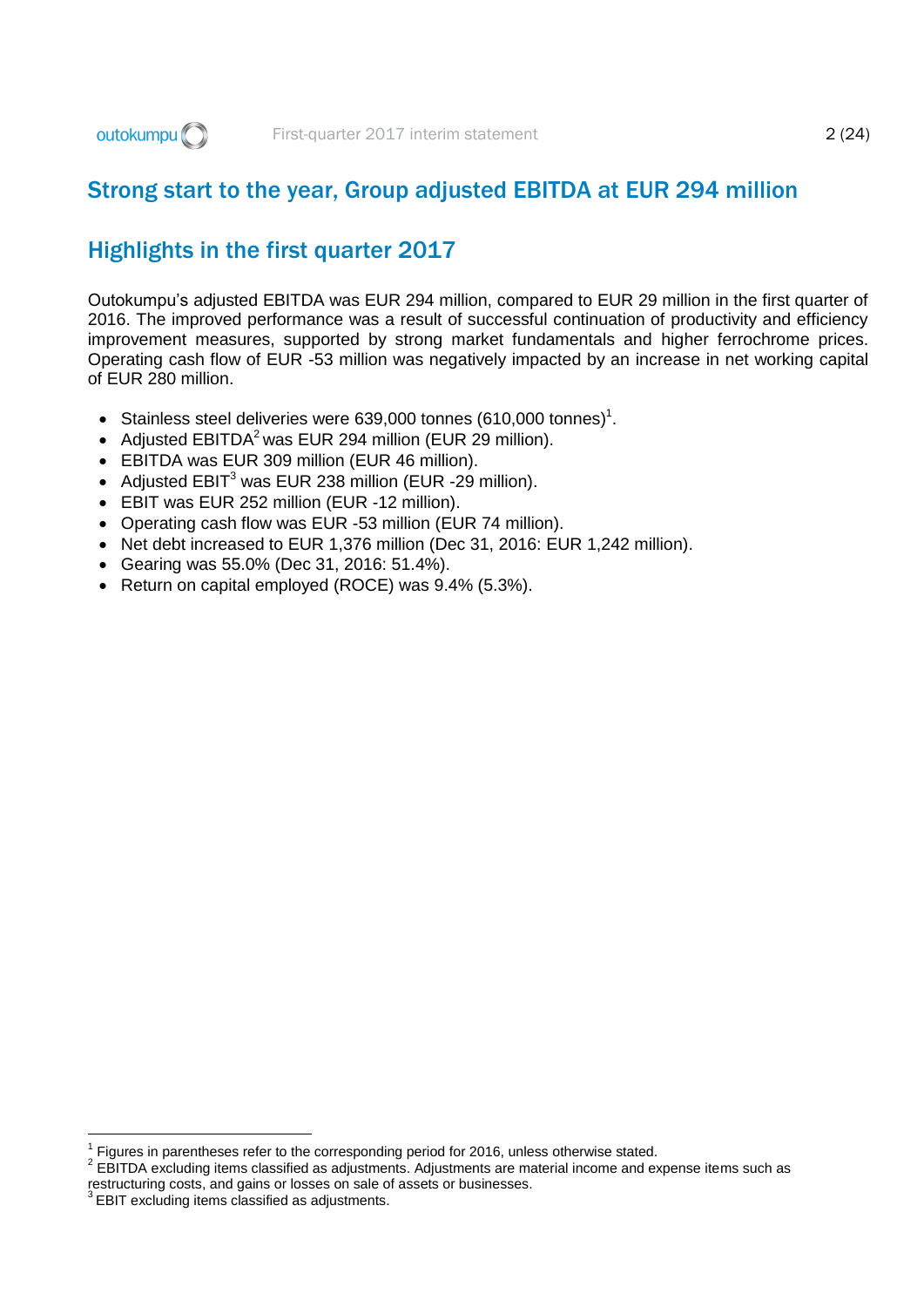

|                                              |                    | I/17   | V16     | IV/16  | 2016   |
|----------------------------------------------|--------------------|--------|---------|--------|--------|
| Sales                                        | <b>EUR million</b> | 1,757  | 1,386   | 1,506  | 5,690  |
| <b>EBITDA</b>                                | <b>EUR</b> million | 309    | 46      | 128    | 355    |
| Adjusted EBITDA <sup>1)</sup>                | <b>EUR</b> million | 294    | 29      | 98     | 309    |
| <b>EBIT</b>                                  | <b>EUR</b> million | 252    | $-12$   | 69     | 103    |
| Adjusted EBIT <sup>2)</sup>                  | <b>EUR</b> million | 238    | $-29$   | 38     | 57     |
| Result before taxes                          | EUR million        | 224    | -47     | 43     | $-13$  |
| Net result for the period                    | EUR million        | 182    | $-41$   | 192    | 144    |
| Earnings per share                           | <b>EUR</b>         | 0.44   | $-0.10$ | 0.46   | 0.35   |
| Diluted earnings per share                   | <b>EUR</b>         | 0.42   | $-0.10$ | 0.46   | 0.35   |
| Return on capital employed                   | $\%$               | 9.4    | 5.3     | 2.6    | 2.6    |
| Net cash generated from operating activities | EUR million        | $-53$  | 74      | 199    | 389    |
| Net debt at the end of period                | <b>EUR million</b> | 1,376  | 1,551   | 1,242  | 1,242  |
| Debt-to-equity ratio at the end of period    | $\%$               | 55.0   | 69.6    | 51.4   | 51.4   |
| Capital expenditure                          | <b>EUR</b> million | 19     | 32      | 61     | 164    |
| Stainless steel deliveries 3)                | 1,000 tonnes       | 639    | 610     | 596    | 2,444  |
| Personnel at the end of period               |                    | 10,420 | 10,920  | 10,600 | 10,600 |

<sup>1)</sup> Adjusted EBITDA = EBITDA – Items classified as adjustments.

<sup>2)</sup> Adjusted EBIT = EBIT – Items classified as adjustments.

3) Excludes ferrochrome deliveries.

# <span id="page-3-0"></span>Business and financial outlook for the second quarter of 2017

Underlying stainless steel demand is expected to remain robust in both Europe and the US in the second quarter and stainless steel base prices are expected to continue to improve. Outokumpu's second-quarter stainless steel deliveries of both business area Europe and the Americas are expected to remain at the same level as in the first quarter.

For the second quarter, Outokumpu expects further strengthening performance from the stainless business supported by higher base prices. This however, will be more than offset by lower ferrochrome contract price and lower ferrochrome deliveries as a result of technical issues experienced in March. Consequently, Outokumpu expects its second-quarter adjusted EBITDA to be somewhat lower than in the first quarter of 2017.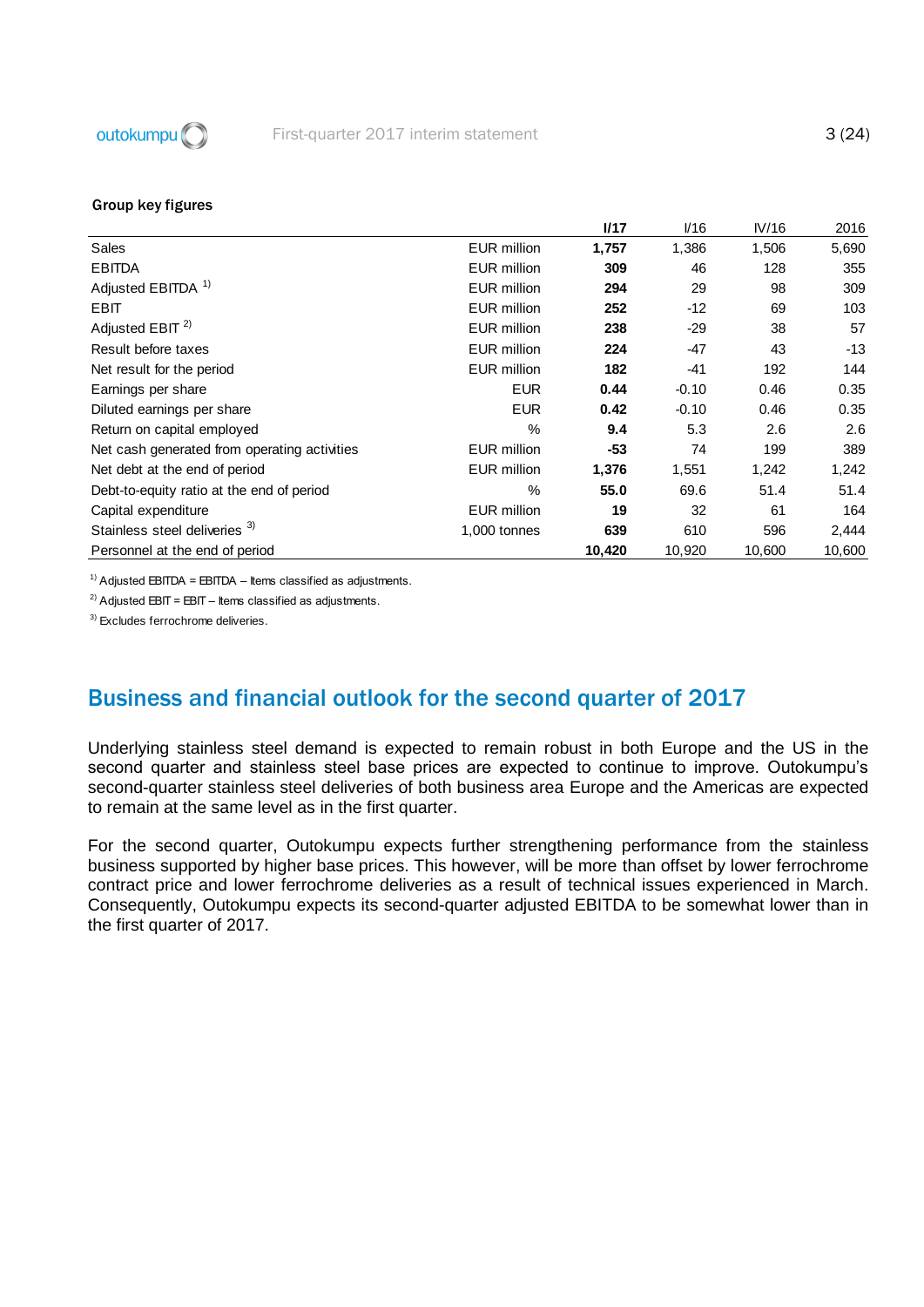

# <span id="page-4-0"></span>CEO Roeland Baan:

"Outokumpu had a very strong start to the year. Our adjusted EBITDA improved significantly from last year and amounted to EUR 294 million. While the strong market had a notable impact on our result, I am particularly happy that our own productivity and efficiency improvement measures have resulted in higher delivery volumes and considerable cost benefits.

All business areas delivered black numbers. Europe's adjusted EBITDA more than tripled to EUR 257 million compared to the first quarter of 2016 due to strong demand in all our customer segments and higher prices. In the Americas, adjusted EBITDA improved by over EUR 60 million to EUR 29 million. The reported numbers clearly demonstrate the ongoing turnaround of the Americas' business area, a result of the decisive measures and determination to succeed by the Americas team. The solid performance of the Group was further supported by Long Products. The business area's deliveries increased by 50% as a result of strong demand both in Europe and the US market leading to adjusted EBITDA of EUR 9 million.

While strongly improved base and raw material prices supported our results significantly, the flip side of the coin was the increase in working capital, specifically for receivables and the value of inventories. As a result, the operating cash flow for the quarter was EUR -53 million. Cash flow was further impacted by the payment of dividend and the share purchases during the quarter.

We have seen continued benefits from our self-help measures with further improvement in variable costs per tonne in all business areas. Although operationally we have been performing well in general, our ferrochrome operations have been hampered by instability in one of our three furnaces. Corrective maintenance is ongoing to return the furnace to normal performance during the second quarter. Despite these issues and lower ferrochrome prices, we expect strong financial performance to continue in the second quarter. Thanks to our world-class assets, comprehensive product portfolio and solid balance sheet, we are able to drive top-line growth and efficiency through our must-win battles, and remain well on track to fulfil our 2020 vision."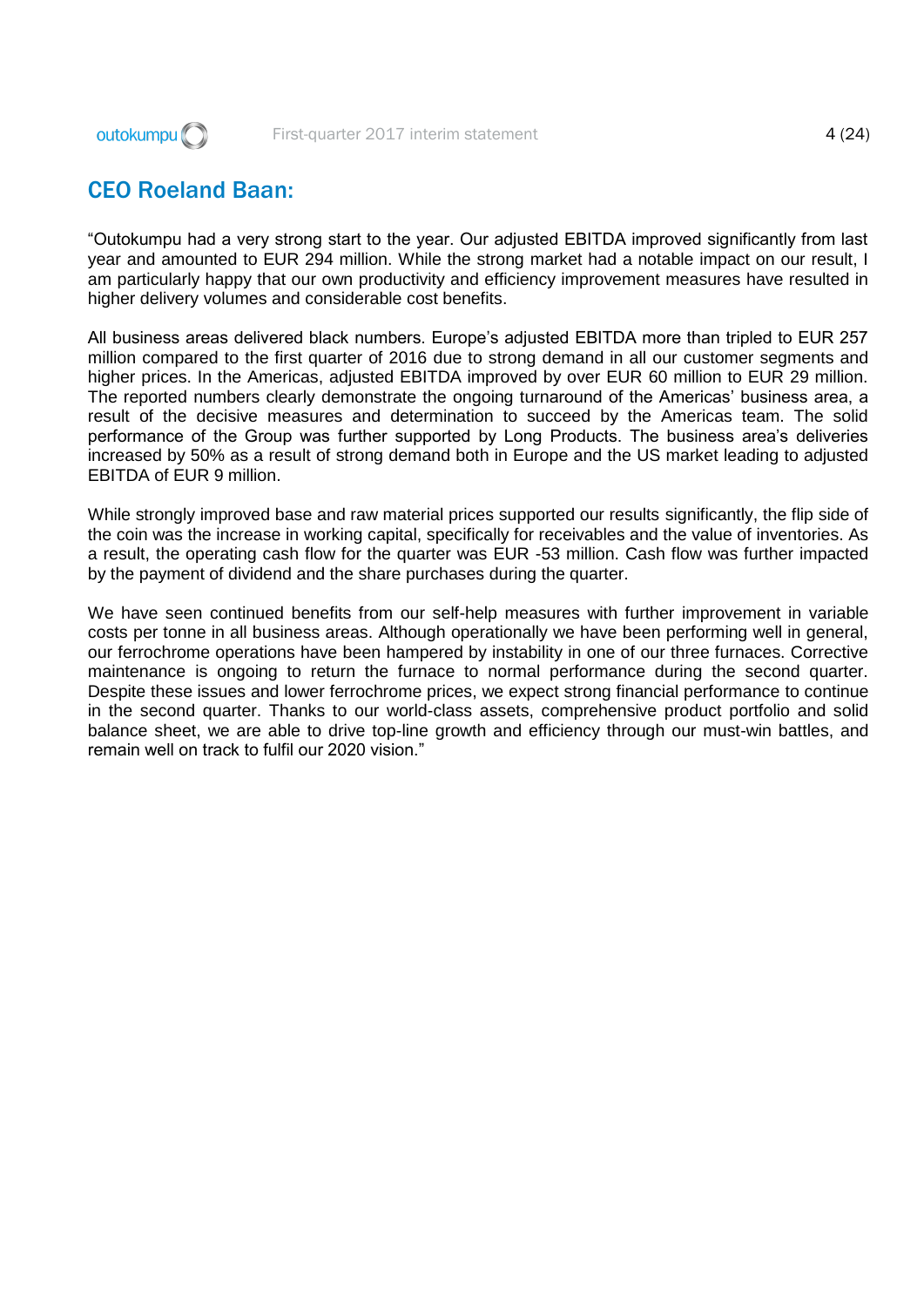

# <span id="page-5-0"></span>Market development

#### Stainless steel demand

Global apparent stainless steel consumption<sup>4</sup> increased by 8.7% in the first quarter of 2017 compared to the same period last year. APAC contributed with a growth of 10.7% followed by growth of 6.7% in Americas and 2.8% in EMEA. Global real demand for stainless steel products increased by 8.1% yearon-year, driven by growth of 10.5% in APAC, 3.5% in Americas, and 1.8% in EMEA.

Demand increase was most prominent in Consumer Goods & Medical and ABC & Infrastructure segments with growth of 9.6% and 9.4% year-on-year, respectively. Meanwhile, demand increased by 6.7% at Chemical, Petrochemical & Energy, by 4.1% at Industrial & Heavy Industries and by 4.0% at Automotive & Heavy Transport segments.

| <b>Million tonnes</b> | V17  | V16 | IV/16 | 2016 | v-o-v    | $q$ -o-q |
|-----------------------|------|-----|-------|------|----------|----------|
| <b>EMEA</b>           | 1.9  | 1.9 | 1.8   | 7.4  | $1.8\%$  | 10.2%    |
| Americas              | 0.9  | 0.9 | 0.9   | 3.5  | 3.5%     | 4.1 %    |
| <b>APAC</b>           | 7.2  | 6.5 |       | 27.6 | $10.5\%$ | 2.1%     |
| Total                 | 10.1 | 9.3 | 9.7   | 38.5 | 8.1%     | 3.7%     |

Source: SMR March 2017

#### **Stainless steel demand by customer segment in the first quarter 2017, million tonnes** (Total: 10.1 million tonnes)



Source: SMR March 2017

1

EU cold-rolled imports from third countries are expected to have reached a level of 24.2% of total consumption in January-February of 2017, down from the average of 25.3% in the same period last year. Average cold rolled imports into the US reached 23.0% of the total consumption in January, up from 21.1% in the same month last year. (Source: Eurofer and Foreign Trade Statistics, March & April 2017)

 $4$  Apparent consumption = real demand + stock change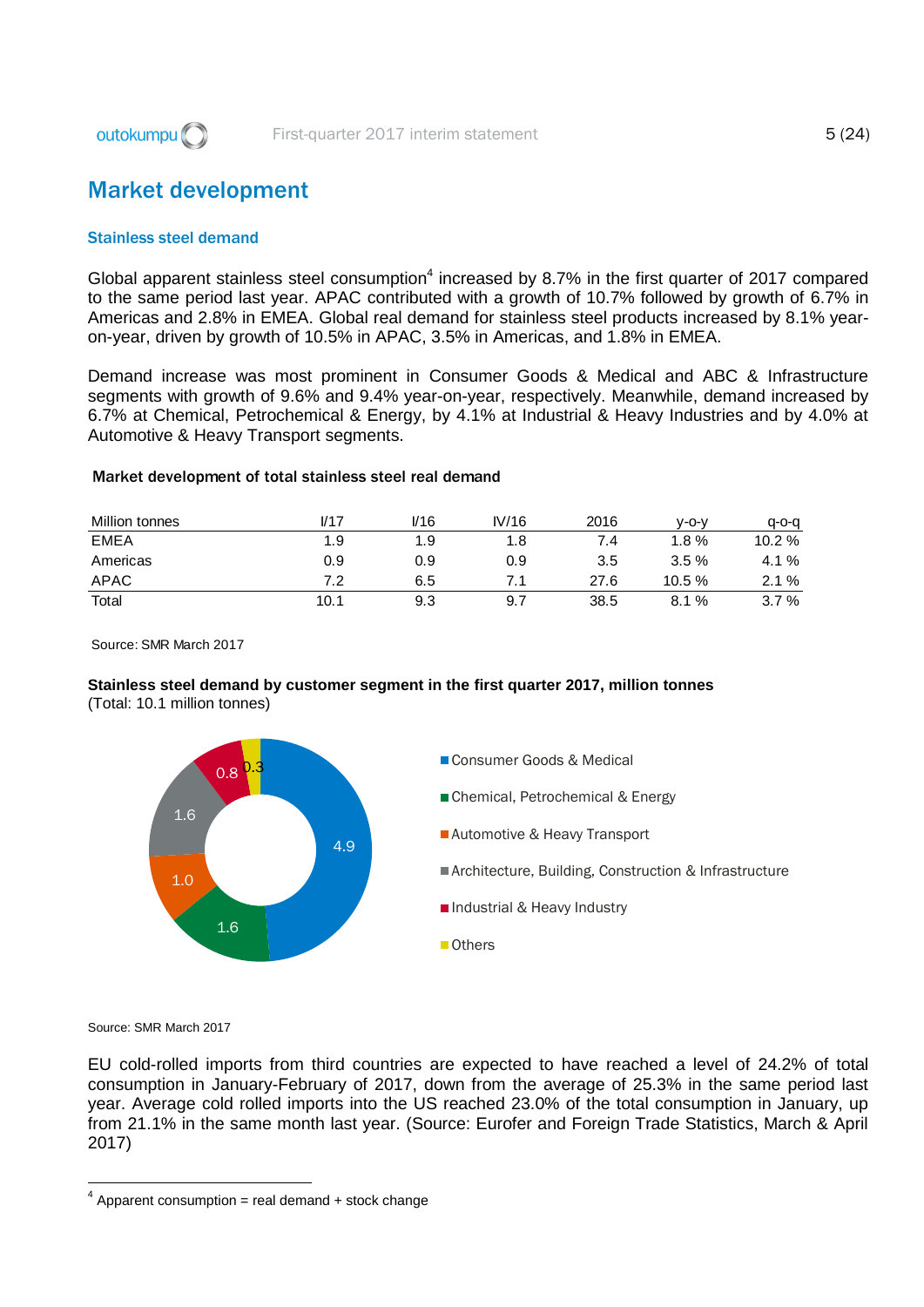

#### Price development of alloying metals

The nickel price decreased in the beginning of the quarter, largely as a result of the decision by Indonesia to partially lift its nickel ore export ban, and hit the lowest level of the quarter of USD 9,380/tonne in late January. Subsequently, prices recovered to USD 11,045/tonne, the highest level of the quarter, predominantly driven by the news of the mine closures in the Philippines. Prices retreated again at the end of the quarter primarily driven by further news on supply developments in Indonesia and the Philippines. The average price of the quarter amounted to USD 10,273/tonne, 20.8% higher than the USD 8,504/tonne in the previous year's first quarter.

The European benchmark price for ferrochrome increased from USD 1.10/lb in the fourth quarter of 2016 to USD 1.65/lb in the first quarter of 2017 as a result of weakened availability of chrome ore and strong ferrochrome demand in China. For the second quarter of 2017, the benchmark price decreased to 1.54/lb driven by improved ferrochrome availability in China.

#### Market prices

|                          |                          |        | V17    | V16   | IV/16  | 2016  | $V$ -O-V | $q$ -o-q |
|--------------------------|--------------------------|--------|--------|-------|--------|-------|----------|----------|
| Stainless steel          |                          |        |        |       |        |       |          |          |
| Europe                   | Base price               | EUR/t  | 1,123  | 1,050 | 1.090  | 1.063 | 7.0%     | 3.1%     |
|                          | Alloy surcharge          | EUR/t  | 1,393  | 875   | 1,108  | 966   | 59.1 %   | 25.7 %   |
|                          | Transaction price        | EUR/t  | 2,516  | 1,925 | 2,198  | 2,028 | 30.7 %   | 14.5 %   |
| <b>USA</b>               | Base price               | USD/t  | 1,367  | 1,227 | 1,323  | 1,286 | 11.4%    | 3.3%     |
|                          | Alloy surcharge          | USD/t  | 1,335  | 725   | 960    | 831   | 84.2 %   | 39.1 %   |
|                          | <b>Transaction price</b> | USD/t  | 2,702  | 1,952 | 2,283  | 2,117 | 38.4 %   | 18.4 %   |
| China                    | <b>Transaction price</b> | USD/t  | 2,027  | 1.524 | 1.900  | 1.684 | 33.0 %   | 6.7%     |
| <b>Nickel</b>            |                          | USD/t  | 10,273 | 8,504 | 10,858 | 9,600 | 20.8%    | $-5.4%$  |
| Ferrochrome (Cr-content) |                          | USD/lb | 1.65   | 0.92  | 1.10   | 0.96  | 79.3 %   | 50.0%    |
| Molybdenum               |                          | USD/lb | 7.80   | 5.32  | 6.67   | 6.52  | 46.6%    | 17.0 %   |
| Recycled steel           |                          | USD/t  | 253    | 177   | 234    | 216   | 43.1 %   | 8.0%     |

Sources:

Stainless steel: CRU January 2017, 2mm cold rolled 304 stainless steel sheet

Nickel: London Metal Exchange (LME) settlement quotation

Ferrochrome: Metal Bulletin - Quarterly contract price, Ferrochrome lumpy chrome charge, basis 52% chrome

Molybdenum: Metal Bulletin - Molybdenum oxide - Europe

Recycled steel: Metal Bulletin - Ferrous Scrap Index HMS 1&2 (80:20 mix) fob Rotterdam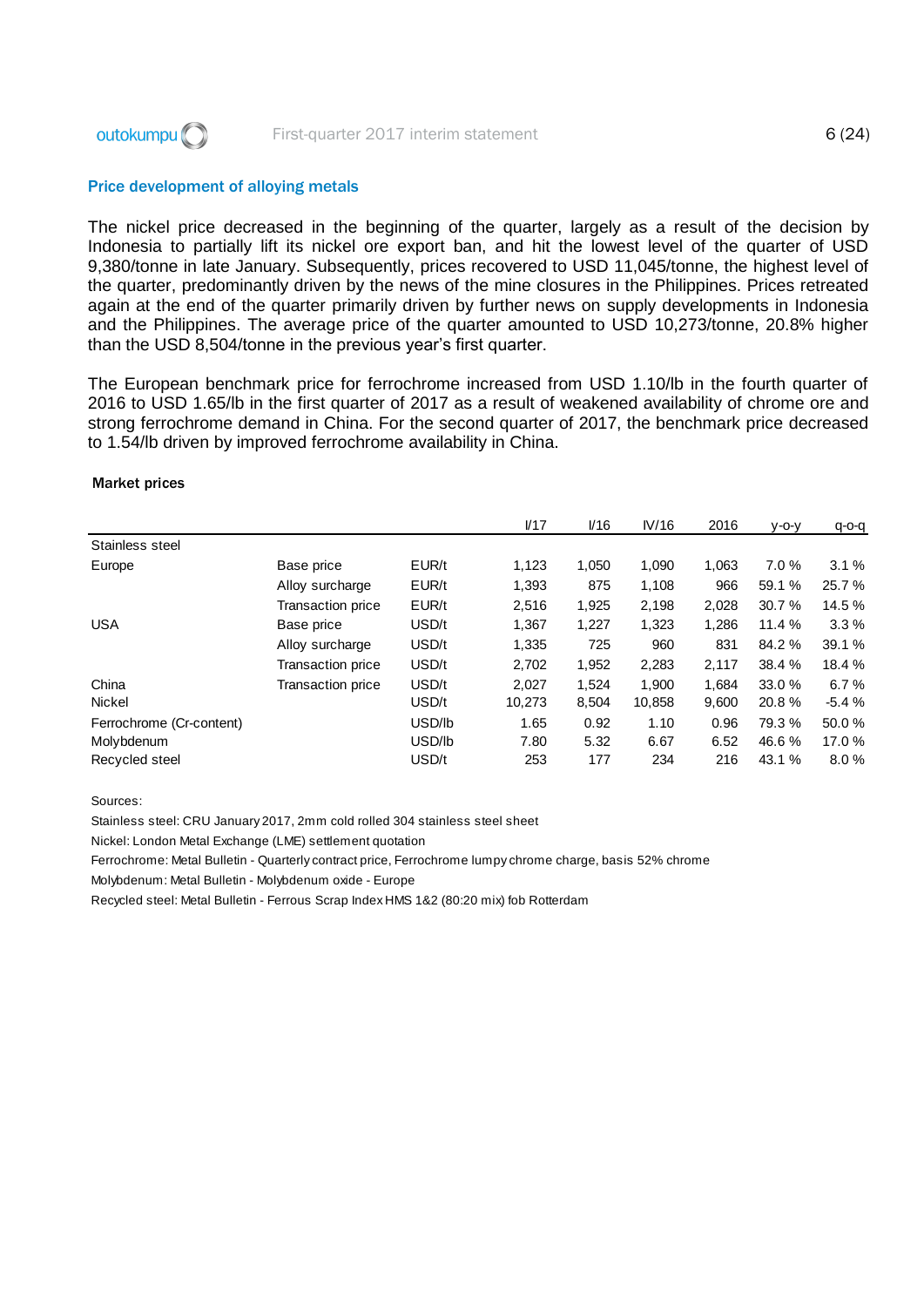

### Market outlook

In the second quarter of 2017, global real demand is expected to decrease by 0.7% compared to the first quarter, driven by decreases of 1.4% in EMEA and 4.7% in Americas. Compared to last year's second quarter, demand is expected to grow by 1.0%, as a result of growth of 1.2% in EMEA, 2.1% in Americas and 0.9% in APAC. Total global demand for 2017 is estimated to grow by 3.6% compared to 2016.

#### Market development for real demand total stainless steel products between 2015 and 2020

| Million tonnes | 2015 | 2016f | 2017f | 2018f | 2019f | 2020f |
|----------------|------|-------|-------|-------|-------|-------|
| <b>EMEA</b>    | 7.3  | 7.4   | 7.5   |       |       | 8.0   |
| Americas       | 3.5  | 3.5   | 3.6   | 3.7   | 3.8   | 3.9   |
| APAC           | 26.5 | 27.6  | 28.8  | 30.0  | 31.2  | 32.6  |
| Total          | 37.4 | 38.5  | 39.8  | 41.3  | 42.8  | 44.5  |

Source: SMR March 2017  $f =$  forecast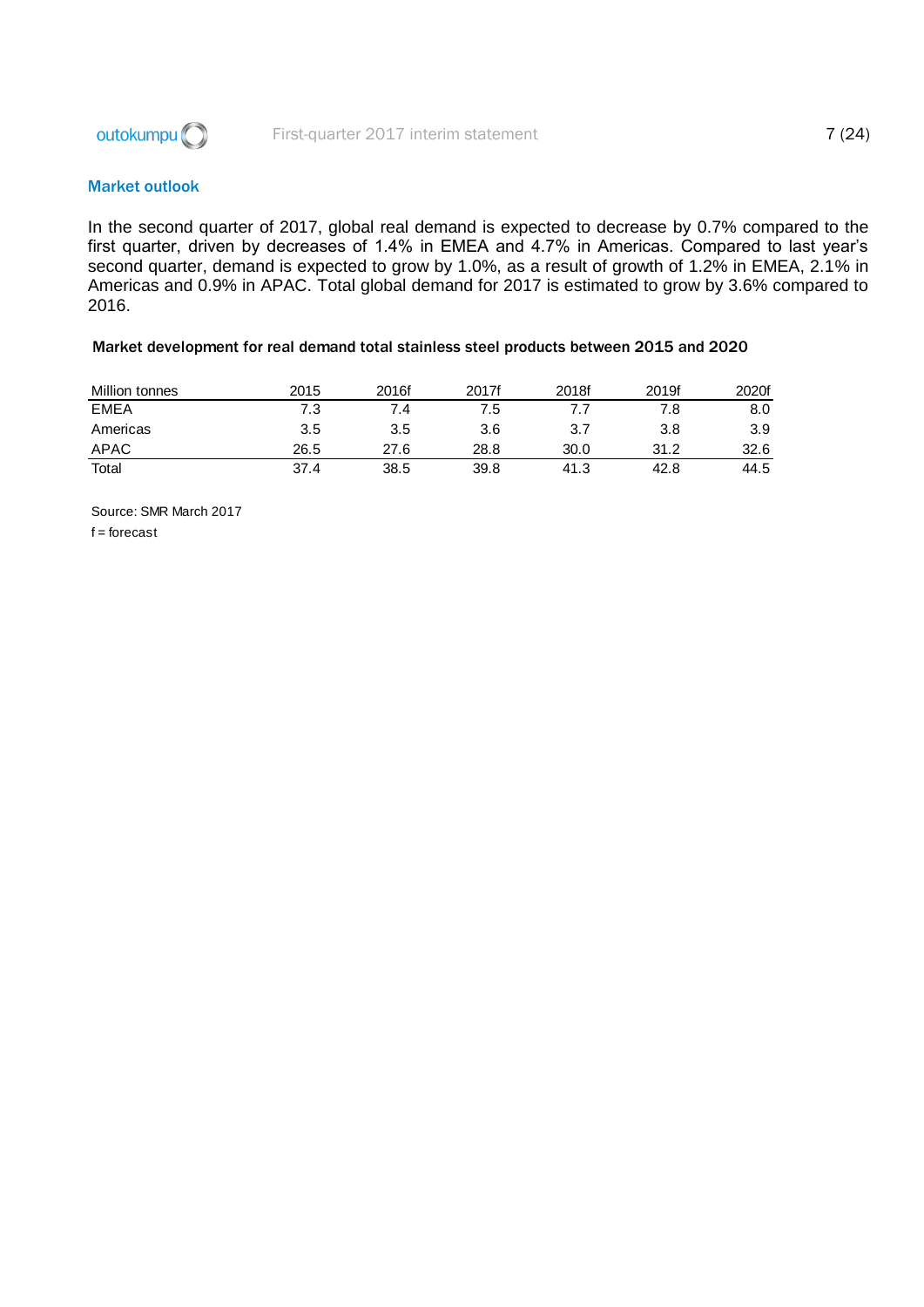outokumpu<sup>(</sup>C)

# <span id="page-8-0"></span>Business areas

#### Europe

#### Europe key figures

|                                      |                    | I/17           | V16   | IV/16 | 2016  |
|--------------------------------------|--------------------|----------------|-------|-------|-------|
| Stainless steel deliveries           | 1,000 tonnes       | 415            | 421   | 395   | 1,625 |
| Sales                                | EUR million        | 1,225          | 988   | 1,034 | 3,927 |
| <b>Adjusted EBITDA</b>               | EUR million        | 257            | 82    | 110   | 374   |
| Adjustments                          |                    |                |       |       |       |
| Redundancy costs                     | <b>EUR million</b> | $\blacksquare$ |       | 3     | $-22$ |
| Restructuring provisions, other than |                    |                |       |       |       |
| redundancy                           | <b>EUR million</b> |                | -8    |       | -8    |
| Changes to the UK pension scheme     | <b>EUR million</b> | $\blacksquare$ |       | 4     | 4     |
| <b>EBITDA</b>                        | <b>EUR million</b> | 257            | 74    | 117   | 348   |
| Operating capital                    | <b>EUR million</b> | 2.546          | 2.636 | 2.419 | 2,419 |

Certain activities w ere transferred from Other operations to Europe in 2017. Comparable figures for 2016 are presented accordingly.

The European coil products market was robust in the first quarter. The stainless steel demand was strong in all end customer segments, particularly in consumer demand driven industries. Supported by strong demand, the CRU reported European average base price for the first quarter increased to EUR 1,123/tonne, EUR 73/tonne higher than in the first quarter of 2016 (EUR 1,050/tonne). Distributor inventories increased during the quarter and were slightly above long-term averages, primarily driven by typical seasonal restocking. Import volumes to Europe were slightly lower than in the first quarter of 2016.

Business area Europe's stainless steel deliveries amounted to 415,000 tonnes. The deliveries decreased from the first quarter of 2016 (421,000 tonnes) which included deliveries of 32,000 tonnes from the Benrath mill that was closed in 2016. The average base price in business area Europe's coil product deliveries was EUR 100/tonne higher compared to the first quarter of 2016.

Ferrochrome operations were positively impacted by increased ferrochrome contract price and higher ferrochrome deliveries in the first quarter. Ferrochrome production, however, was impacted by technical issues and a breakdown in one of the ferrochrome furnaces in March resulting in a lower production volume of 104,000 tonnes in the first quarter compared to 132,000 tonnes in the first quarter of 2016.

Business area Europe's sales increased to EUR 1,225 million (EUR 988 million), driven by higher prices. The first-quarter adjusted EBITDA increased to EUR 257 million (EUR 82 million). The improved profitability was a result of higher ferrochrome prices and increased base prices, as well as further improvement in productivity and cost efficiency, both from variable costs per tonne and SG&A costs.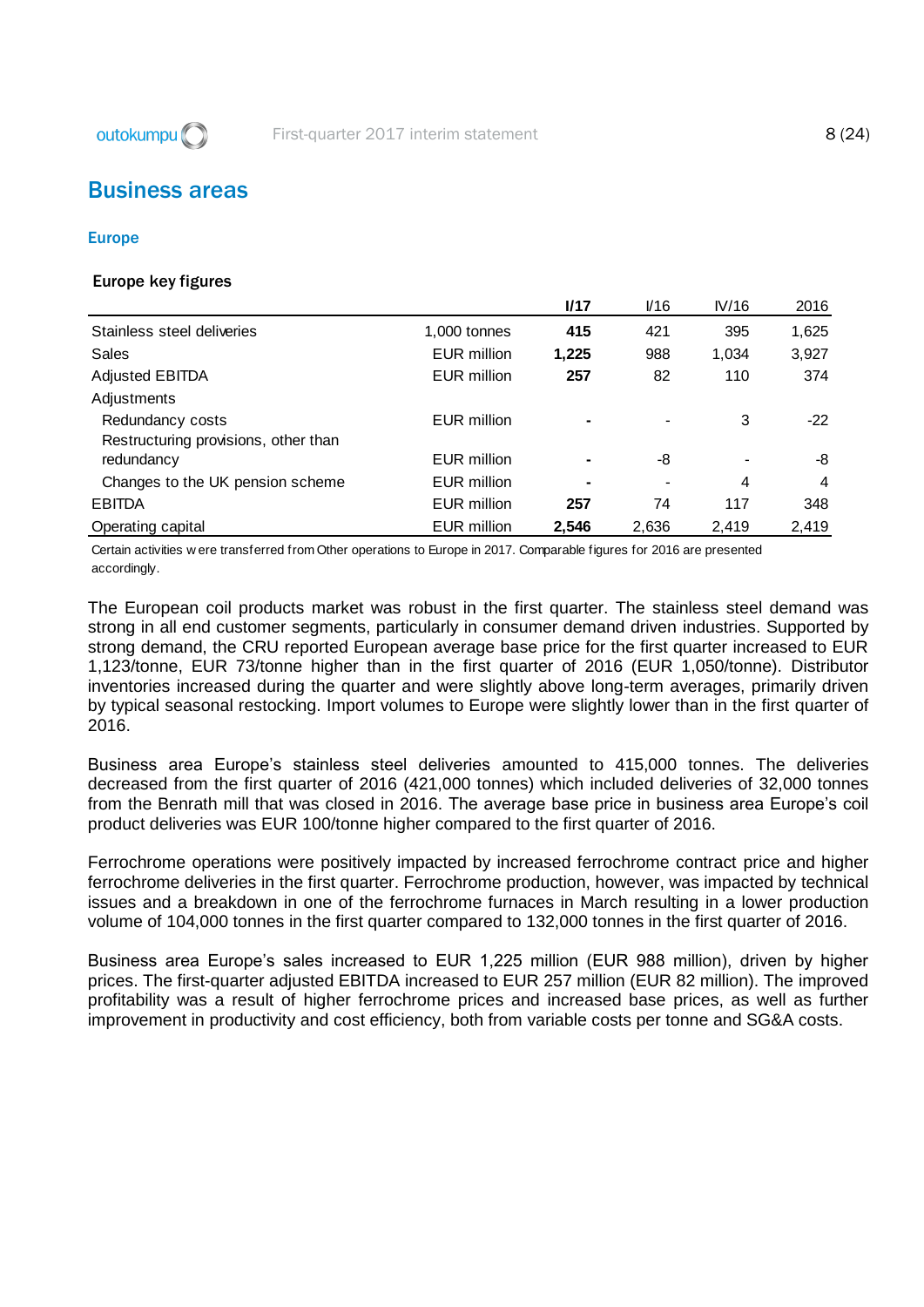

#### Americas

#### Americas key figures

|                                              |                    | I/17           | V16   | IV/16 | 2016  |
|----------------------------------------------|--------------------|----------------|-------|-------|-------|
| <b>Deliveries</b>                            | 1,000 tonnes       | 182            | 161   | 167   | 690   |
| Sales                                        | <b>EUR million</b> | 416            | 301   | 342   | 1,325 |
| <b>Adjusted EBITDA</b>                       | EUR million        | 29             | $-37$ |       | $-27$ |
| Adjustments                                  |                    |                |       |       |       |
| Net insurance compensation and costs related |                    |                |       |       |       |
| to technical issues in Calvert               | <b>EUR million</b> | $\blacksquare$ | 25    |       | 24    |
| Redundancy costs                             | EUR million        | ۰              |       |       | -3    |
| <b>EBITDA</b>                                | EUR million        | 29             | $-12$ | 4     | -6    |
| Operating capital                            | <b>EUR million</b> | 1.245          | 1.211 | 1.127 | 1.127 |

The American stainless steel market was strong in the first quarter as demand remained solid in all customer segments. However, the favorable market environment also attracted higher import volumes to the region. Base prices continued to increase in the US market with the CRU reported market base price amounting to USD 1,367/tonne (USD 1,227/tonne). Distributor inventory levels continued to increase and were above the long-term averages at the end of the quarter.

Business area Americas' first-quarter stainless steel deliveries were at 182,000 tonnes, clearly higher than in the first quarter of 2016 (161,000 tonnes). The average base price in the business area Americas' coil product deliveries was USD 170/tonne higher compared to the first quarter of 2016. Sales increased to EUR 416 million (EUR 301 million), driven by higher deliveries and higher prices.

As a result of higher stainless steel base prices and increased deliveries, the business area Americas' first-quarter profitability was solidly positive with adjusted EBITDA of EUR 29 million (EUR -37 million). The earnings were also supported by improved productivity and product mix, as well as further reduction in variable costs per tonne. The raw material-related inventories and metal derivatives had a positive net impact on the result.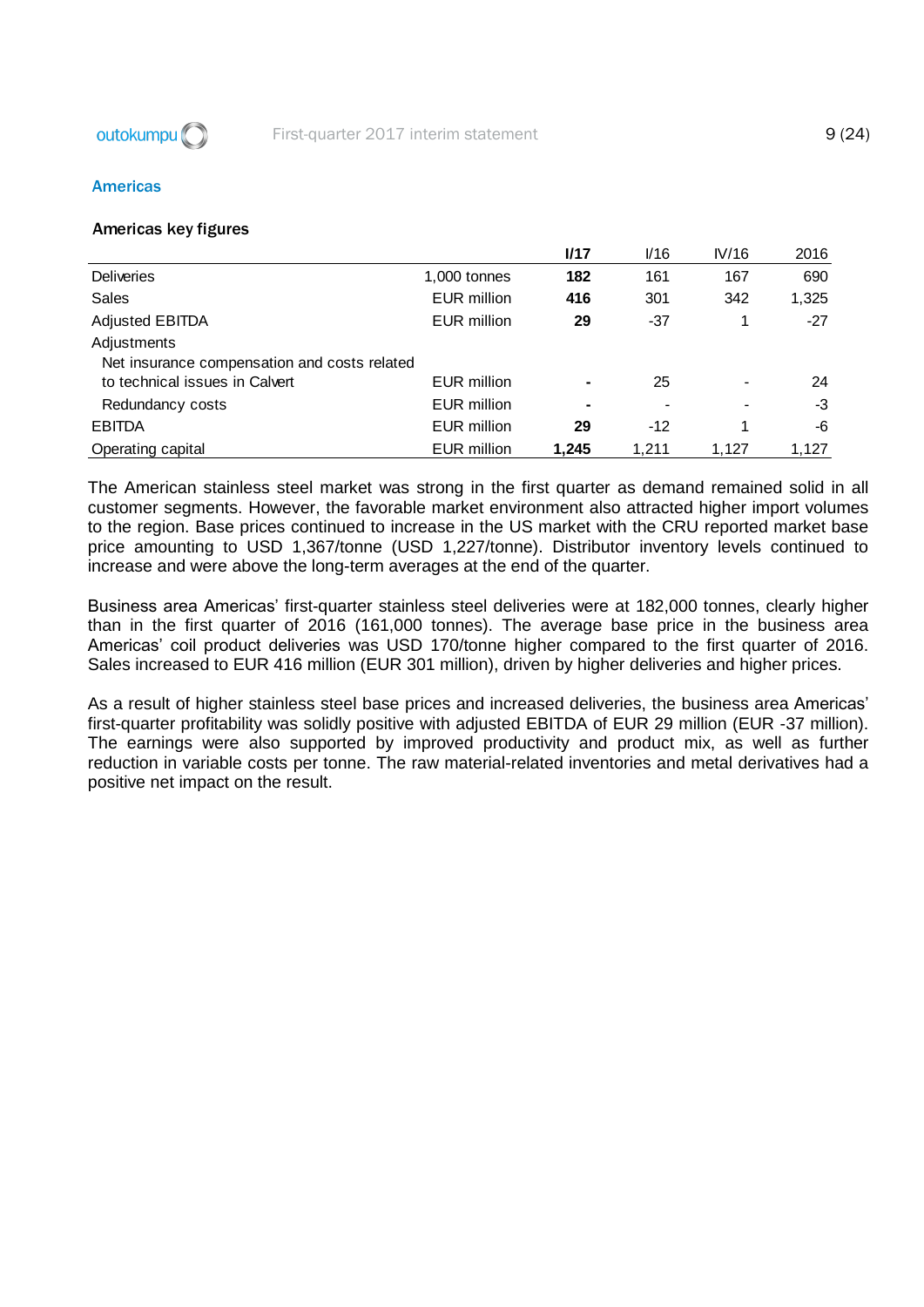

#### Long Products

#### Long Products key figures

|                                  |                    | <b>I/17</b> | V16  | IV/16 | 2016 |
|----------------------------------|--------------------|-------------|------|-------|------|
| <b>Deliveries</b>                | 1,000 tonnes       | 75          | 50   | 65    | 245  |
| Sales                            | <b>EUR million</b> | 173         | 100  | 134   | 487  |
| <b>Adjusted EBITDA</b>           | <b>EUR million</b> | 9           | $-4$ | 2     | $-1$ |
| Adjustments                      |                    |             |      |       |      |
| Changes to the UK pension scheme | <b>EUR million</b> | ۰           | ۰.   | 21    | 21   |
| Redundancy costs                 | <b>EUR million</b> |             |      | -0    | $-2$ |
| <b>EBITDA</b>                    | <b>EUR million</b> | 9           | -4   | 23    | 18   |
| Operating capital                | <b>EUR million</b> | 165         | 136  | 139   | 139  |

Long products markets were healthy in the first quarter. Demand was robust in both Europe and the US, driven by all customer segments. Automotive and Aerospace sectors were strong; and the Oil&Gas related business recovered in the first quarter. The long products base prices increased particularly in Europe, whereas the price increases in the US market were more limited due to high level of long products imports.

Business area Long Products' order intake was strong in the first quarter, and the deliveries increased significantly to 75,000 tonnes (50,000 tonnes). External deliveries were supported by healthy markets, and internal slab deliveries increased mainly to business area Europe.

As a result of higher deliveries and increased prices, the Long Product's adjusted EBITDA increased to EUR 9 million (EUR -4 million). The profitability was also positively impacted by improved product mix, as well as reduced variable costs per tonne as Sheffield operations benefitted from increased utilization rates. The raw material-related inventories and metal derivatives had a positive net impact on the result.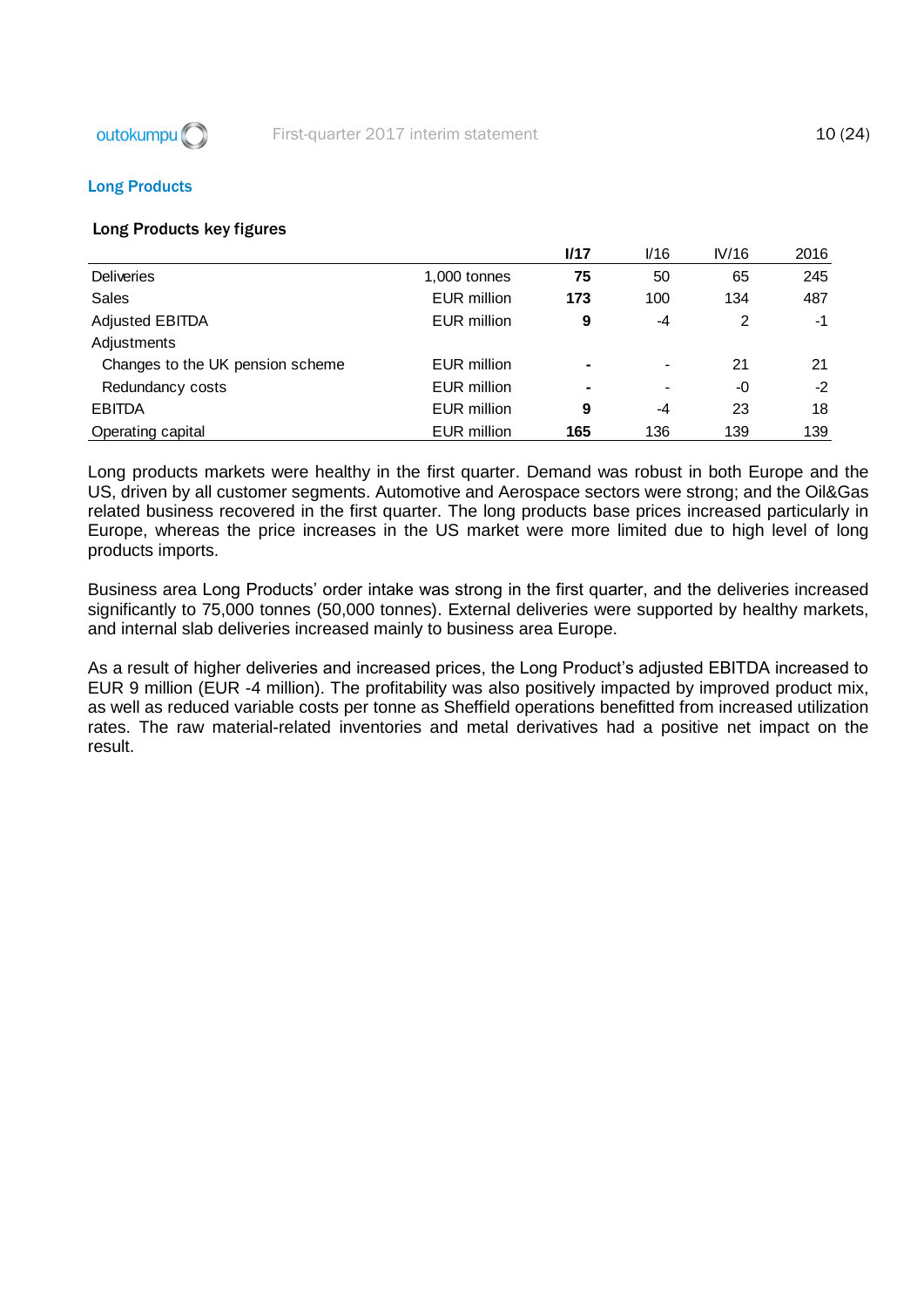

# <span id="page-11-0"></span>Financial performance

#### **Deliveries**

### **Deliveries**

| 1,000 tonnes                  | I/17 | $V$ 16 | IV/16 | 2016  |
|-------------------------------|------|--------|-------|-------|
| Cold rolled                   | 445  | 440    | 415   | 1,731 |
| White hot strip               | 112  | 103    | 104   | 425   |
| Quarto plate                  | 22   | 28     | 27    | 100   |
| Long products                 | 18   | 15     | 15    | 65    |
| Semi-finished products        | 84   | 57     | 64    | 247   |
| Stainless steel <sup>1)</sup> | 42   | 24     | 34    | 121   |
| Ferrochrome                   | 42   | 33     | 30    | 126   |
| Tubular products              | 0    | 0      | 0     |       |
| <b>Total deliveries</b>       | 681  | 643    | 626   | 2,570 |
| Stainless steel deliveries    | 639  | 610    | 596   | 2,444 |

<sup>1)</sup> Black hot band, slabs, billets and other stainless steel products

Outokumpu's stainless steel deliveries increased by 4.7% to 639,000 tonnes (610,000 tonnes). The increase was driven by significantly higher deliveries in the Americas and Long Products, whereas Europe's deliveries decreased slightly.

#### Sales and profitability

Outokumpu's sales in the first quarter of 2017 increased by 26.8% to EUR 1,757 million (EUR 1,386 million) as a result of higher prices and deliveries.

#### **Profitability**

| EUR million                                  | I/17 | V16 | IV/16 | 2016  |
|----------------------------------------------|------|-----|-------|-------|
| <b>Adjusted EBITDA</b>                       | 294  | 29  | 98    | 309   |
| Adjustments                                  |      |     |       |       |
| Gain on the quarto plate mill divestment     | 15   |     |       |       |
| Redundancy costs                             |      |     | 3     | $-30$ |
| Gain on the SKS divestment                   |      |     | 2     | 28    |
| Changes to the UK pension scheme             |      |     | 26    | 26    |
| Net insurance compensation and costs related |      |     |       |       |
| to technical issues in Calvert               |      | 25  |       | 24    |
| Restructuring provisions, other than         |      |     |       |       |
| redundancy                                   |      | -8  |       | -8    |
| Gain on the Guangzhou divestment             |      |     |       | 6     |
| <b>EBITDA</b>                                | 309  | 46  | 128   | 355   |

As of beginning of 2017 raw material-related inventory and metal derivative gains/losses are no longer classified as an adjustment. Comparable figures for 2016 are presented accordingly.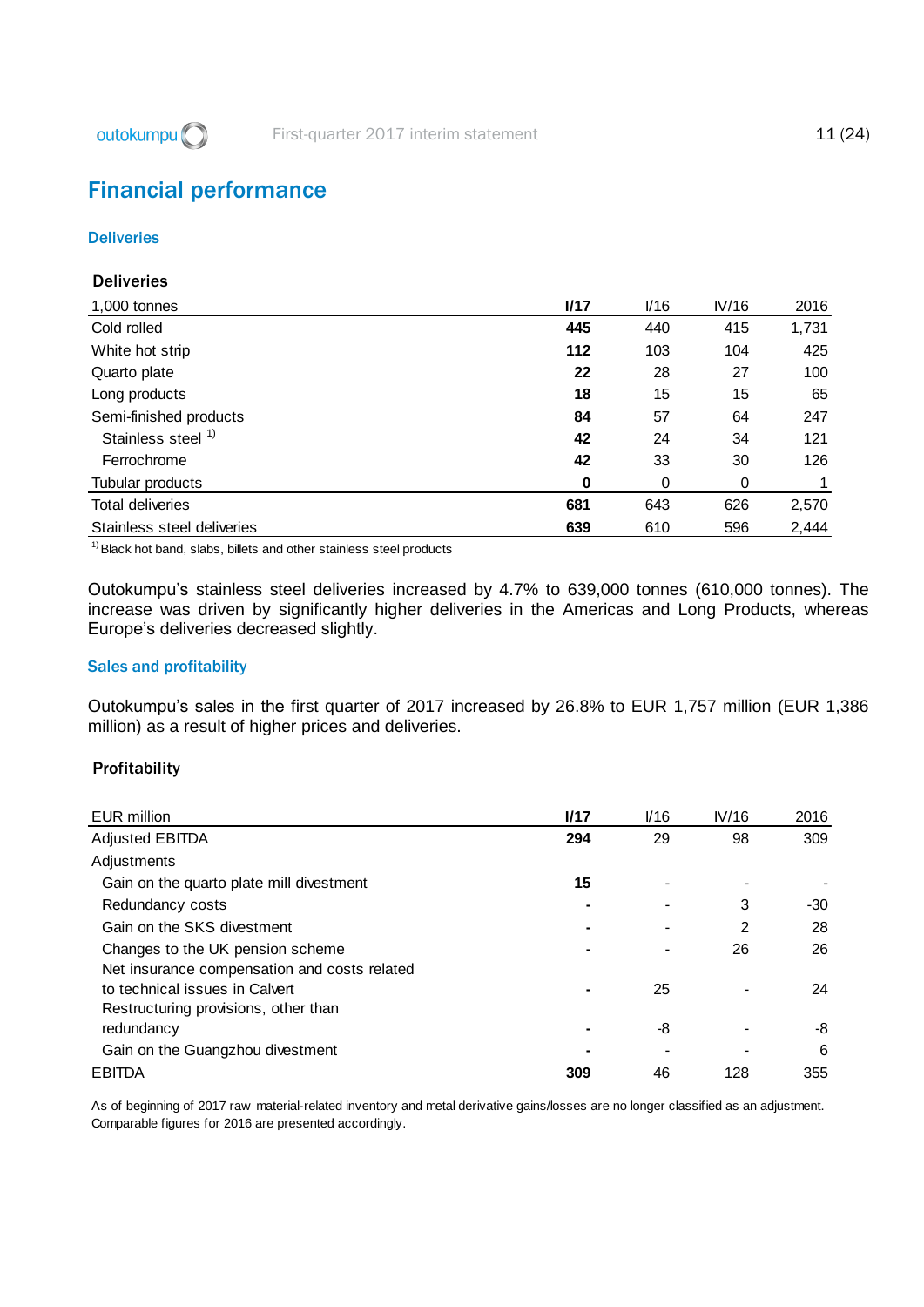

Outokumpu's first-quarter adjusted EBITDA was EUR 294 million, compared to EUR 29 million in the first quarter of 2016. The improved performance was a result of successful continuation of productivity and efficiency improvement measures, supported by strong market fundamentals and higher ferrochrome prices. The result includes raw material-related inventory and metal derivative net gains of EUR 33 million (EUR -9 million). Other operations' adjusted EBITDA improved to EUR -1 million (EUR -11 million), primarily due to an increase in net gains from derivatives. Adjustments to EBITDA included a gain of EUR 15 million on the quarto plate mill divestment in New Castle, IN, US.

The net result for the first quarter of 2017 was EUR 182 million (EUR -41 million) and earnings per share was EUR 0.44 (EUR -0.10).

#### Cash flow

#### Summary of cash flows

|                                         | Jan-March | Jan–March | Oct-Dec | Jan–Dec |
|-----------------------------------------|-----------|-----------|---------|---------|
| EUR million                             | 2017      | 2016      | 2016    | 2016    |
| Net cash from operating activities      | -53       | 74        | 199     | 389     |
| Net cash from investing activities      | 21        | $-17$     | -67     | -81     |
| Cash flow before financing activities   | -32       | 57        | 133     | 308     |
| Net cash from financing activities      | -91       | -76       | -144    | $-291$  |
| Net change in cash and cash equivalents | $-123$    | -19       | $-11$   | 17      |

Outokumpu's operating cash flow was EUR -53 million in the first quarter (EUR 74 million), negatively impacted by a change in working capital of EUR -280 million (EUR 99 million). Trade and other receivables rose to EUR 924 million (Dec 31, 2016: EUR 687 million), due to increased stainless steel base prices, higher raw material prices, and timing impacts as a significant amount of deliveries shipped at the end of the quarter. Inventories increased to EUR 1,335 million (Dec 31, 2016: EUR 1,232 million), primarily as a result of higher ferrochrome prices.

The first-quarter net cash from investing activities was EUR 21 million (EUR -17 million), positively impacted by EUR 38 million remaining proceeds from the SKS divestment and EUR 27 million proceeds from the quarto plate mill divestment.

The cash flow from financing activities includes the payment of dividends of EUR 41 million and treasury share purchases of EUR 20 million.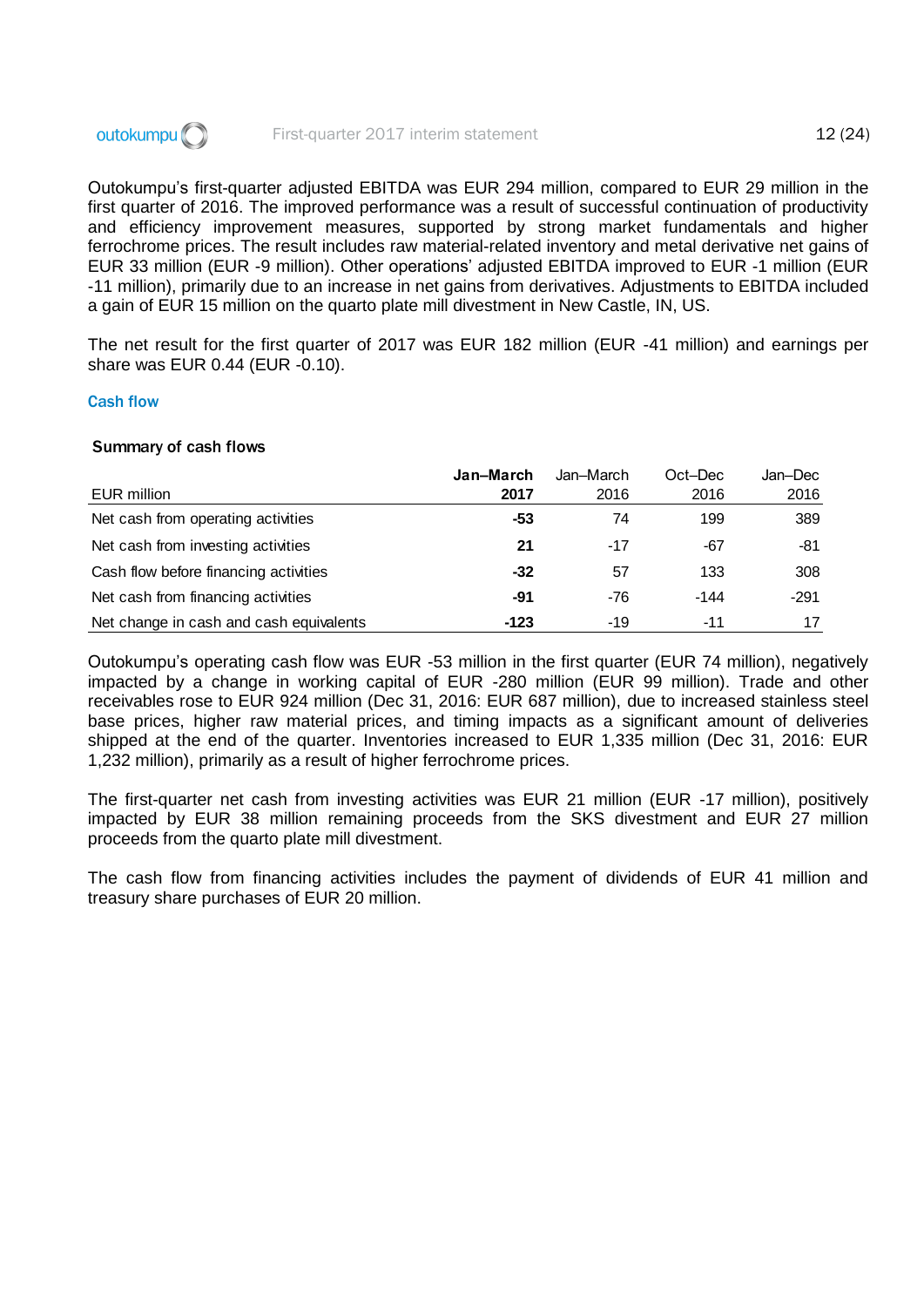

#### Financial position

Cash and cash equivalents were at EUR 81 million at the end of the first quarter of 2017 (Dec 31, 2016: EUR 204 million) and the overall liquidity reserves were approximately EUR 0.8 billion (Dec 31, 2016: EUR 1.0 billion). The overall liquidity reserves were impacted by an increase in working capital, dividend payment, as well as share repurchases.

#### Debt information

|                                              | March 31 | March 31 | Dec 31 |
|----------------------------------------------|----------|----------|--------|
| EUR million                                  | 2017     | 2016     | 2016   |
| <b>Bonds</b>                                 | 496      | 398      | 496    |
| Convertible bonds                            | 222      | 212      | 219    |
| Long-term loans from financial institutions  | 79       | 493      | 84     |
| Pension Ioans                                | 141      | 165      | 165    |
| Finance lease liabilities                    | 150      | 202      | 155    |
| Short-term loans from financial institutions | 23       |          | 5      |
| Commercial paper                             | 346      | 246      | 321    |
|                                              | 1,457    | 1.717    | 1,445  |

Net debt increased to EUR 1,376 million compared to the end of 2016 (EUR 1,242 million) driven by negative operating cash flow, payment of dividends and treasury share purchases. Gearing increased to 55.0% (Dec 31, 2016: 51.4%).

Net financial expenses were EUR 32 million in the first quarter (EUR 34 million). Interest expenses decreased to EUR 24 million (EUR 26 million).

#### Capital expenditure

Capital expenditure was EUR 19 million in the first quarter, lower than EUR 32 million in the first quarter of 2016 as Krefeld ferritics optimization investment was completed in 2016.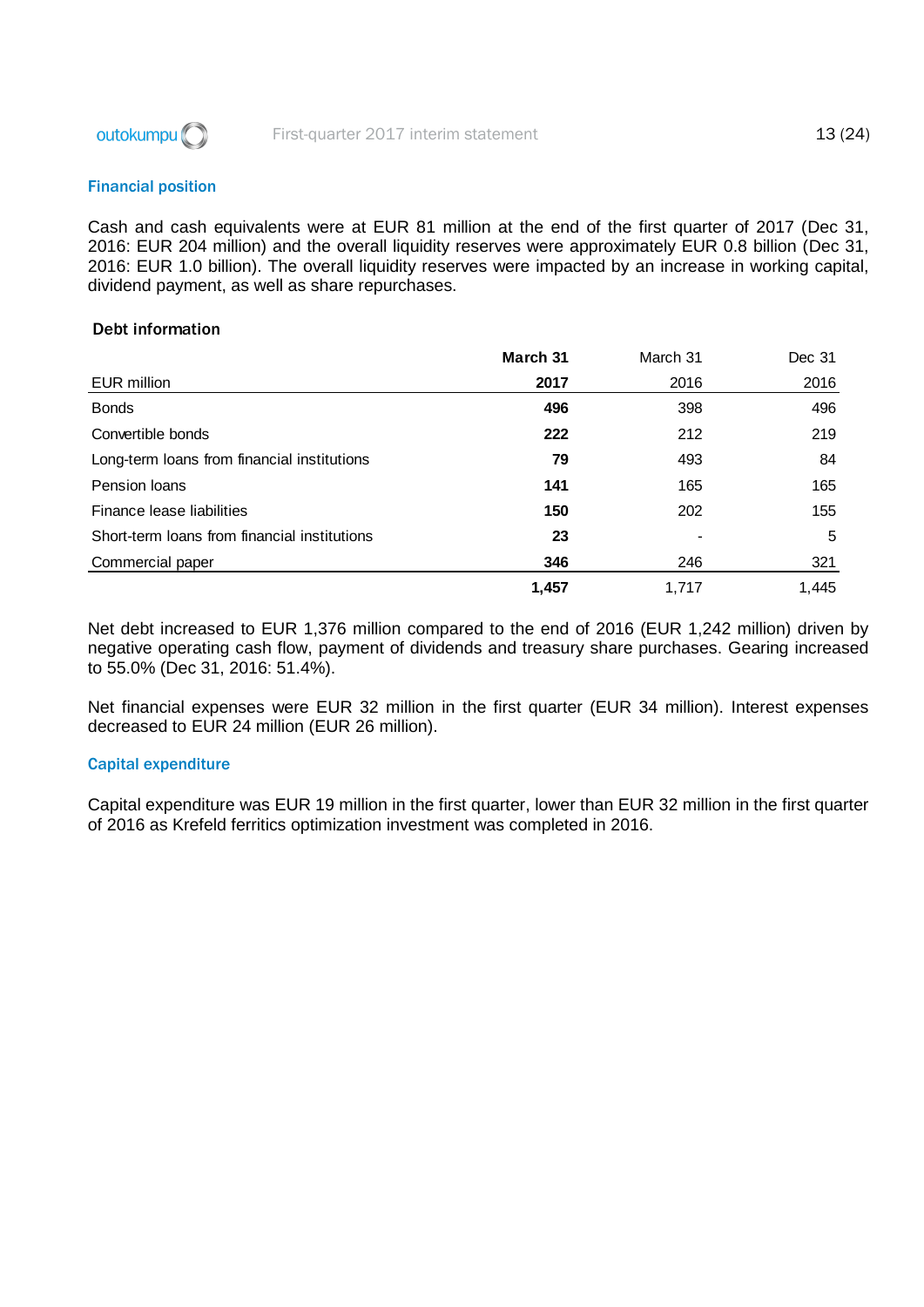

# <span id="page-14-0"></span>Safety and people

#### **Safety**

The total recordable incident frequency (TRIFR) was 4.5 in the first quarter of 2017 (9.7), against the target of less than 8.0 for 2017. There were two serious incidents during the first quarter. A contractor suffered a burn in an accident involving a gas cutting torch in Calvert, and a contractor had a near miss in Avesta when he opened a high pressurized 300 bar line. Both of these incidents were investigated thoroughly and corrective actions were implemented.

#### People

#### Personnel at the end of the reporting period

|                  | March 31 | March 31 | Dec 31 |
|------------------|----------|----------|--------|
|                  | 2017     | 2016     | 2016   |
| Europe           | 7,374    | 7,749    | 7,464  |
| Americas         | 2,106    | 2,263    | 2,219  |
| Long Products    | 645      | 656      | 628    |
| Other operations | 295      | 252      | 289    |
|                  | 10,420   | 10,920   | 10,600 |

Certain activities w ere transferred from Other operations to Europe in 2017. Comparable figures for 2016 are presented accordingly.

Outokumpu's headcount decreased by 500 compared to the first quarter of 2016 and totaled 10,420 at the end of March 2017 (10,920). The decrease was driven mainly by the continued restructuring and efficiency measures. All in all, Outokumpu plans to reduce its personnel to a level of 9,300 in the coming years.

## <span id="page-14-1"></span>Shares and shareholders

On March 31, 2017, Outokumpu's share capital was EUR 311 million, and the total number of shares was 416,374,448. At the end of the first quarter, Outokumpu held 4,209,530 treasury shares. The average number of shares outstanding was 412,866,133 for the first quarter of 2017.

Outokumpu's market capitalization was EUR 3,806 million at the end of March (EUR 1,427 million). The share price averaged EUR 9.10 in the first quarter, closed the quarter at EUR 9.14, and was up by 7.4% compared to the end of 2016. At its highest, the share price closed at EUR 10.05, while at its lowest, the price was EUR 8.07. The share turnover was 235.8 million shares, compared to 283.4 million shares in the first quarter of 2016.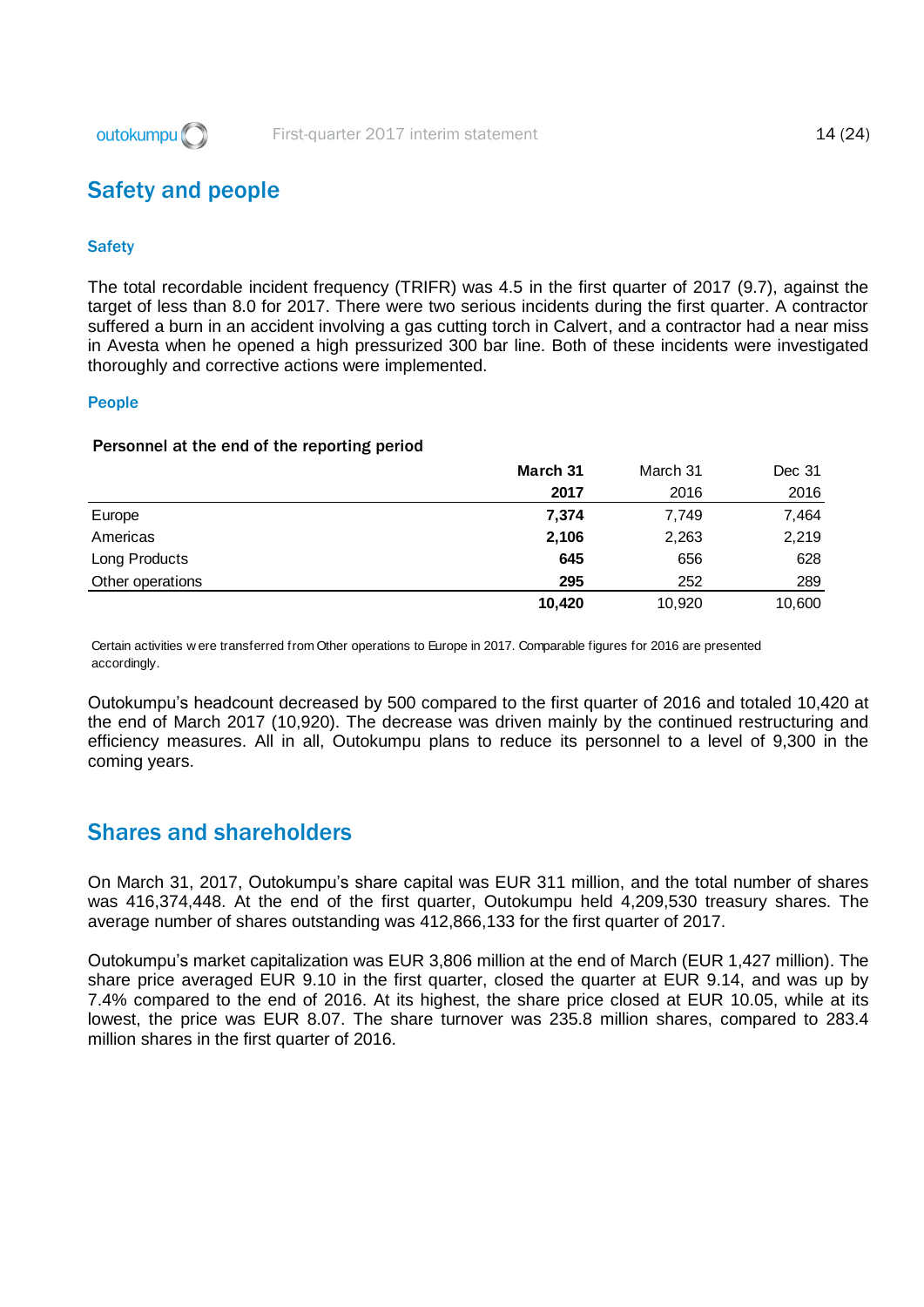

# <span id="page-15-0"></span>Risks and uncertainties

There were no realized material risks in the first quarter. Other risks included production related issues in ferrochrome operations in Tornio. The majority of the global insurances were renewed from April onwards: Outokumpu chose to have somewhat higher risk retention levels as the Group's improved profitability has increased risk tolerance.

#### Short-term risks and uncertainties

Outokumpu is exposed to the following risks and uncertainties in the short-term: risks and uncertainties in implementing the announced vision, including measures to drive competitiveness and further improve the financial performance; risks and uncertainties related to market development in stainless steel and in ferrochrome as well as competitor actions; vulnerability to business interruptions due to high capacity utilization and improved price levels; risk of material changes in metal prices impacting cash flow and availability of financing; risks and uncertainties in implementing the new organizational structure, and the loss of key personnel; changes in the prices of electrical power, fuels, nickel and molybdenum; currency developments affecting the euro, US dollar, Swedish krona and British pound; counterparty risk related to customers and other business partners, including financial institutions. Possible changes in the global political and economic environment, including trade and fiscal policies, may have a significant adverse impact on Outokumpu's overall business and access to financial markets.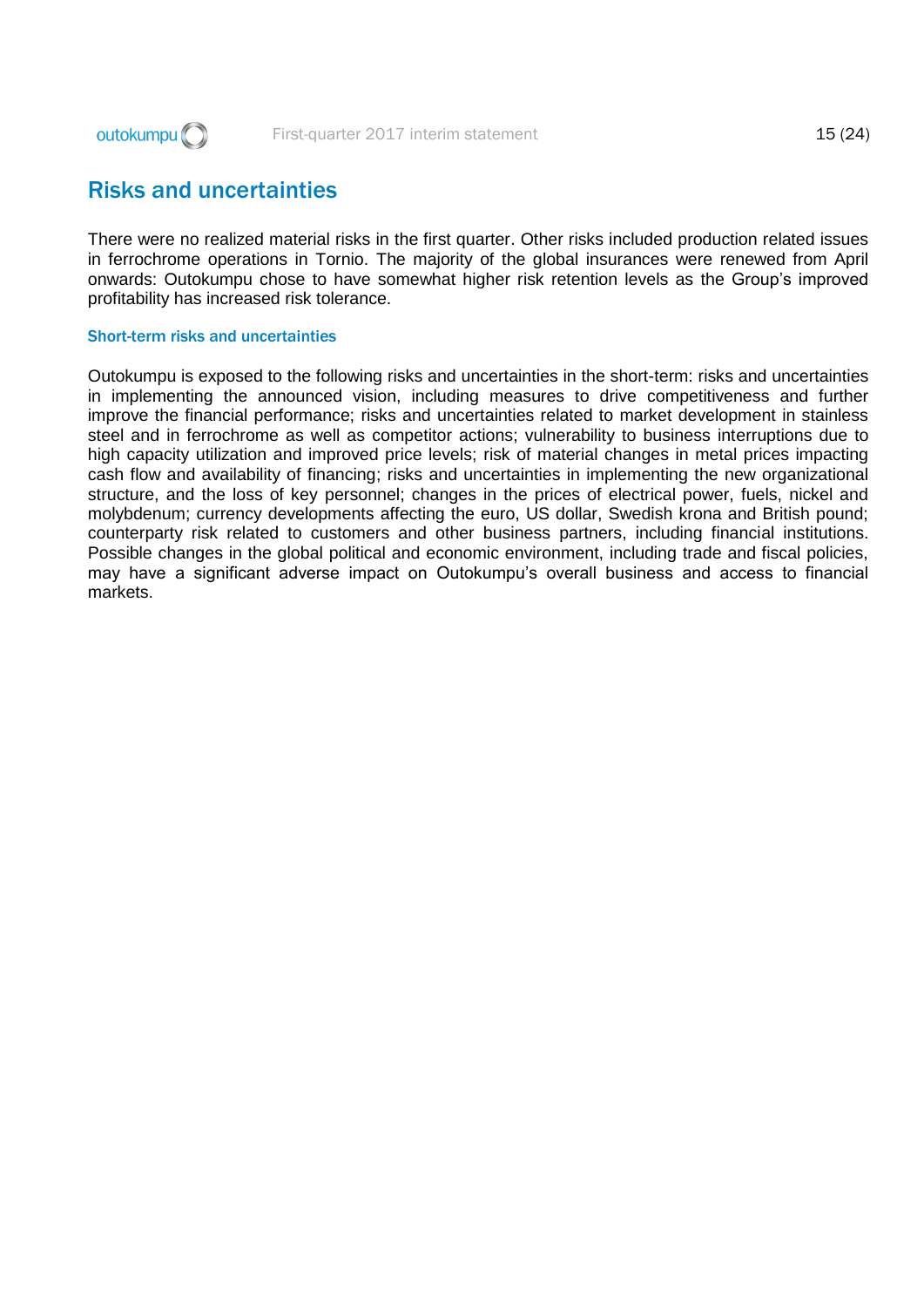

# <span id="page-16-0"></span>Corporate governance

#### Annual General Meeting

The Annual General Meeting of Outokumpu Oyj was held on March 21, 2017. The Meeting approved the financial statements and discharged the management of the company from liability for the financial year 2016. The Meeting decided that a dividend of 0.10 euro per share be paid for 2016. The Board of Directors was authorized to repurchase the company's own shares and decide on the issuance of shares as well as special rights entitling to shares. The Meeting also approved the amendments in the articles of association and the proposals of the Nomination Board regarding the members of the Board of Directors and their remuneration.

The Annual General Meeting decided that the Board of Directors would consist of eight members. Markus Akermann, Roberto Gualdoni, Kati ter Horst, Heikki Malinen, Saila Miettinen-Lähde, Jorma Ollila and Olli Vaartimo of the previous members of the Board of Directors were re-elected, and Eeva Sipilä was elected as a new member for the term of office ending at the end of the next Annual General Meeting. The Annual General Meeting re-elected Jorma Ollila as the Chairman and Olli Vaartimo as the Vice Chairman of the Board of Directors.

#### Outokumpu Leadership Team

Outokumpu Chief Technology Officer Pekka Erkkilä decided to retire from his position, and thereby stepped down from the Outokumpu Leadership Team as of February 2, 2017. He will continue to support the company in select key areas and represent Outokumpu's interest in for example Fennovoima and the Association of Finnish Steel and Metal Producers.

In March 2017, Reeta Kaukiainen joined Outokumpu serving as Executive Vice President, Communications and Investor Relations and member of the Outokumpu Leadership Team. Reeta joined Outokumpu from Accenture, where she has led its communications and marketing activities in Finland.

Helsinki, April 27, 2017

Board of Directors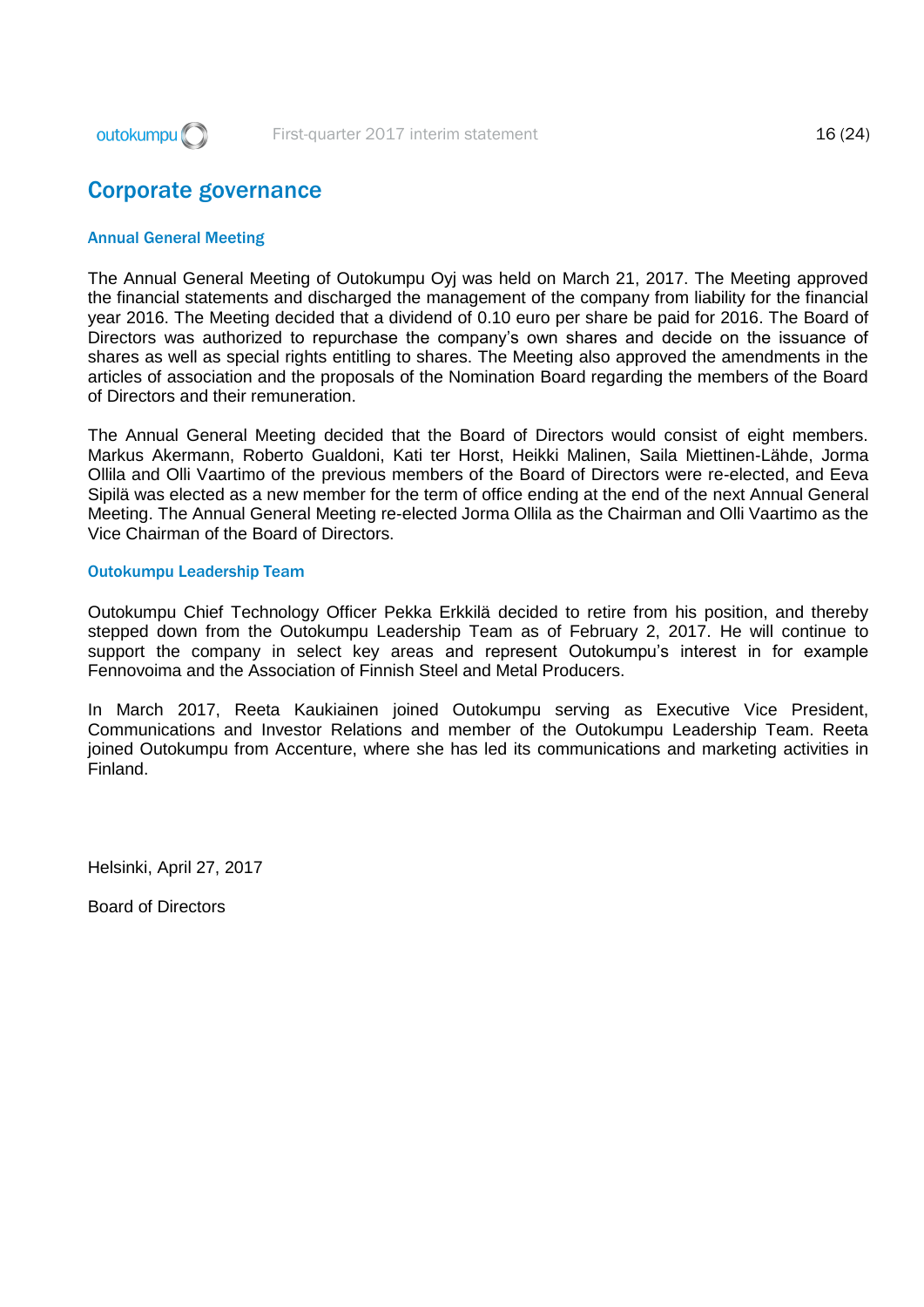# <span id="page-17-0"></span>Financial information

#### Condensed income statement

|                                                                                                                          | Jan–March | Jan-March | Jan-Dec  |
|--------------------------------------------------------------------------------------------------------------------------|-----------|-----------|----------|
| <b>EUR</b> million                                                                                                       | 2017      | 2016      | 2016     |
| <b>Sales</b>                                                                                                             | 1,757     | 1.386     | 5,690    |
| Cost of sales                                                                                                            | $-1,435$  | $-1,309$  | $-5,298$ |
| Gross margin                                                                                                             | 322       | 76        | 392      |
| Other operating income                                                                                                   | 21        | 26        | 88       |
| Sales, general and administrative costs                                                                                  | -87       | $-104$    | $-331$   |
| Other operating expenses                                                                                                 | -4        | -11       | -46      |
| <b>EBIT</b>                                                                                                              | 252       | $-12$     | 103      |
| Share of results in associated companies and joint ventures                                                              | 3         | $-1$      | 5        |
| Financial income and expenses                                                                                            |           |           |          |
| Interest expenses                                                                                                        | -24       | -26       | -105     |
| Net other financial expenses                                                                                             | -8        | -8        | -15      |
| <b>Result before taxes</b>                                                                                               | 224       | -47       | -13      |
| Income taxes                                                                                                             | -41       | 6         | 156      |
| Net result for the period                                                                                                | 182       | -41       | 144      |
|                                                                                                                          |           |           |          |
| Earnings per share for result attributable to<br>the equity holders of the Company                                       |           |           |          |
| Earnings per share, EUR                                                                                                  | 0.44      | $-0.10$   | 0.35     |
| Diluted earnings per share, EUR                                                                                          | 0.42      | $-0.10$   | 0.35     |
| Statement of comprehensive income                                                                                        |           |           |          |
|                                                                                                                          | Jan–March | Jan-March | Jan-Dec  |
| <b>EUR million</b>                                                                                                       | 2017      | 2016      | 2016     |
| Net result for the period                                                                                                | 182       | -41       | 144      |
| Other comprehensive income                                                                                               |           |           |          |
| Items that may be reclassified subsequently to profit or loss:<br>Exchange differences on translating foreign operations |           |           |          |
| Change in exchange differences<br>Reclassification adjustments from other                                                | -7        | -30       | -3       |
| comprehensive income to profit or loss                                                                                   | -7        |           | -2       |
| Available-for-sale financial assets                                                                                      | -2        | -0        | -0       |
| Cash flow hedges                                                                                                         | 0         | $-1$      | -4       |
| Items that will not be reclassified to profit or loss:<br>Remeasurements on defined benefit obligation plans             |           |           |          |
| Changes during the accounting period                                                                                     | $-19$     | -29       | -63      |
| Income tax relating to remeasurements                                                                                    | 0         | 0         | 20       |
| Share of other comprehensive income in<br>associated companies and joint ventures                                        | -1        | 0         | 0        |
| Other comprehensive income for the period, net of tax                                                                    | -36       | -59       | -53      |
| Total comprehensive income for the period                                                                                | 146       | $-101$    | 91       |

Net result for the period and total comprehensive income for the period are fully attributable to the equity holders of the company.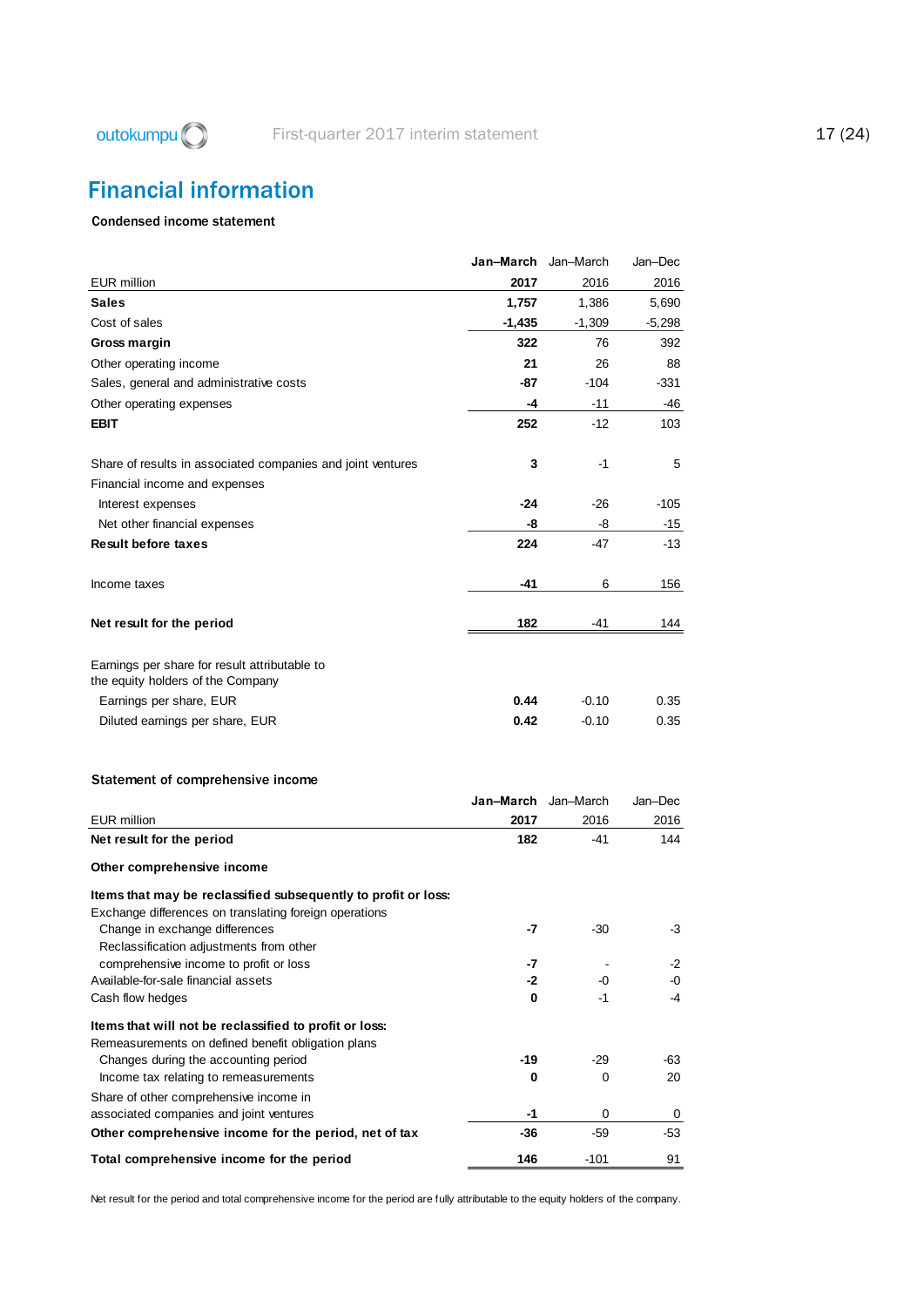

# outokumpu C First-quarter 2017 interim statement 18 (24)

### Condensed statement of financial position

|                                                                  | March 31 | March 31 | Dec 31 |
|------------------------------------------------------------------|----------|----------|--------|
| <b>EUR</b> million                                               | 2017     | 2016     | 2016   |
| <b>ASSETS</b>                                                    |          |          |        |
| Non-current assets                                               |          |          |        |
| Intangible assets                                                | 503      | 496      | 504    |
| Property, plant and equipment                                    | 2,826    | 2,924    | 2,874  |
| Investments in associated companies and joint ventures           | 69       | 62       | 67     |
| Other financial assets                                           | 52       | 45       | 54     |
| Deferred tax assets                                              | 163      | 22       | 204    |
| Defined benefit plan assets                                      | 28       | 47       | 45     |
| Trade and other receivables                                      | 2        | 36       | 2      |
|                                                                  |          |          |        |
| Total non-current assets                                         | 3,642    | 3,632    | 3,750  |
| <b>Current assets</b>                                            |          |          |        |
| Inventories                                                      | 1,335    | 1,147    | 1,232  |
| Other financial assets                                           | 35       | 45       | 50     |
| Trade and other receivables                                      | 924      | 694      | 687    |
| Cash and cash equivalents                                        | 81       | 166      | 204    |
|                                                                  |          |          |        |
| <b>Total current assets</b>                                      | 2,375    | 2,052    | 2,173  |
| Assets held for sale                                             |          |          | 67     |
| <b>TOTAL ASSETS</b>                                              | 6,017    | 5,684    | 5,990  |
| <b>EQUITY AND LIABILITIES</b>                                    | 2,502    | 2,229    | 2,416  |
| Equity attributable to the equity holders of the Company         |          |          |        |
| <b>Non-current liabilities</b>                                   |          |          |        |
| Non-current debt                                                 | 1,010    | 870      | 987    |
| Other financial liabilities                                      | 4        | 9        | 4      |
| Deferred tax liabilities                                         | 22       | 16       | 22     |
| Defined benefit and other long-term employee benefit obligations | 354      | 388      | 356    |
| Provisions                                                       | 103      | 111      | 118    |
| Trade and other payables                                         | 36       | 48       | 37     |
|                                                                  |          |          |        |
| <b>Total non-current liabilities</b>                             | 1,530    | 1,442    | 1,525  |
| <b>Current liabilities</b>                                       |          |          |        |
| Current debt                                                     | 447      | 848      | 458    |
| Other financial liabilities                                      | 14       | 38       | 63     |
| Provisions                                                       | 21       | 17       | 15     |
| Trade and other payables                                         | 1,502    | 1,111    | 1,471  |
|                                                                  |          |          |        |
| <b>Total current liabilities</b>                                 | 1,984    | 2,014    | 2,007  |
| Liabilities directly attributable to assets held for sale        |          |          | 43     |
| TOTAL EQUITY AND LIABILITIES                                     | 6,017    | 5,684    | 5,990  |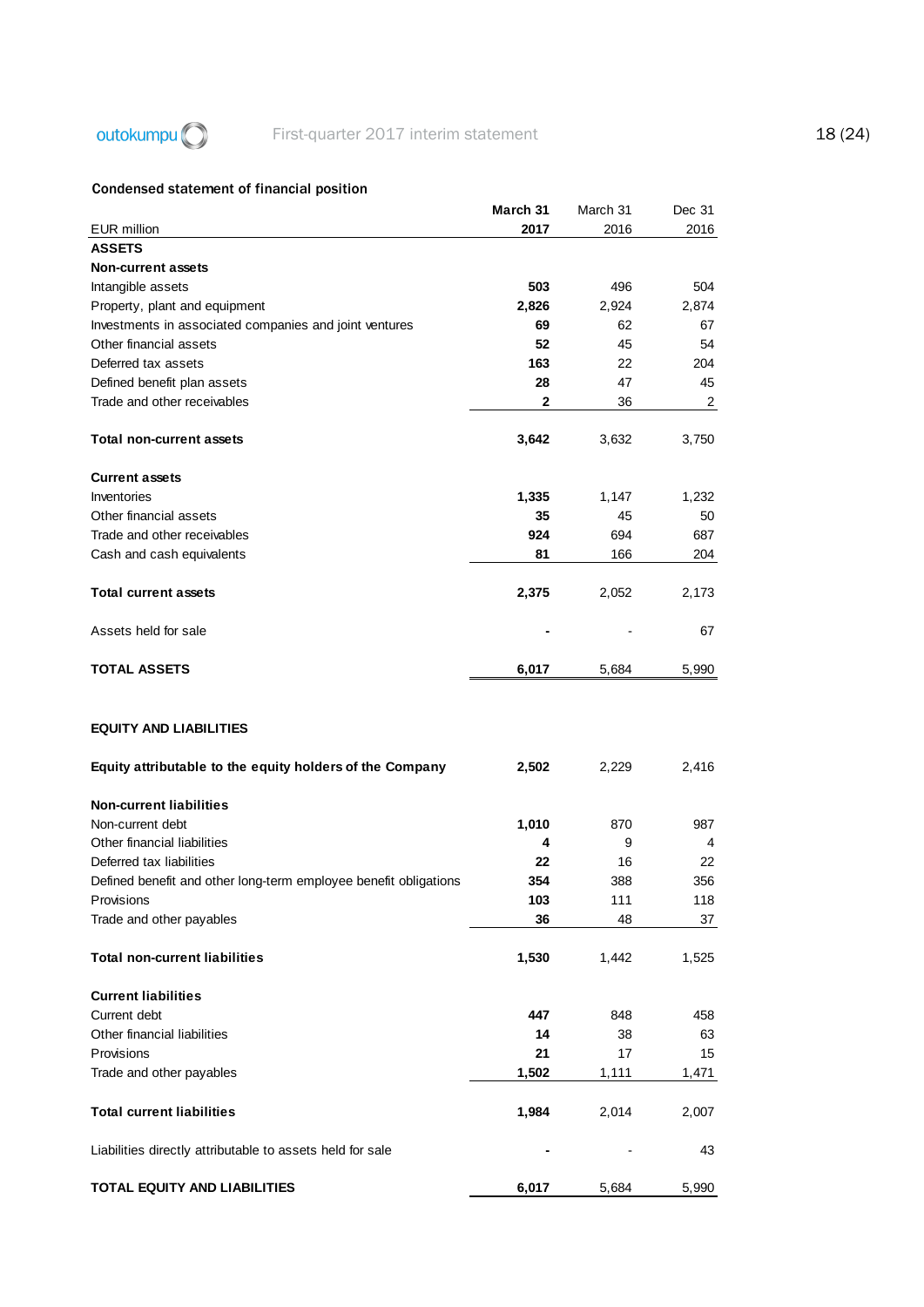

### Condensed statement of cash flows

|                                                                                                                       | Jan–March     | Jan-March | Jan–Dec    |
|-----------------------------------------------------------------------------------------------------------------------|---------------|-----------|------------|
| <b>EUR</b> million                                                                                                    | 2017          | 2016      | 2016       |
| Net result for the period                                                                                             | 182           | -41       | 144        |
| Adjustments                                                                                                           |               |           |            |
| Depreciation, amortization and impairments                                                                            | 57            | 58        | 252        |
| Other non-cash adjustments                                                                                            | 30            | 32        | $-118$     |
| Change in working capital<br>Provisions, and defined benefit and other long-term employee<br>benefit obligations paid | $-280$<br>-18 | 99<br>-40 | 307<br>-94 |
| Dividends and interests received                                                                                      | 0             | 1         | 1          |
| Interests paid                                                                                                        | -21           | $-28$     | -94        |
| Income taxes paid                                                                                                     | -2            | -5        | -9         |
|                                                                                                                       | -53           | 74        | 389        |
| Net cash from operating activities                                                                                    |               |           |            |
| Acquisition of businesses, net of cash                                                                                |               |           | -9         |
| Purchases of assets                                                                                                   | -45           | $-40$     | -156       |
| Proceeds from the disposal of subsidiaries, net of cash and tax                                                       | 62            | 17        | 72         |
| Proceeds from the sale of assets                                                                                      | 0             | 6         | 8          |
| Other investing cash flow                                                                                             | 4             |           | 4          |
| Net cash from investing activities                                                                                    | 21            | $-17$     | -81        |
| Cash flow before financing activities                                                                                 | $-32$         | 57        | 308        |
| Dividends paid                                                                                                        | -41           |           |            |
| Treasury share purchase                                                                                               | -20           |           | -7         |
| Borrowings of non-current debt                                                                                        | 50            | 33        | 369        |
| Repayment of non-current debt                                                                                         | -85           | $-17$     | -685       |
| Change in current debt                                                                                                | 44            | -93       | -13        |
| Other financing cash flow                                                                                             | $-39$         | 0         | 45         |
| Net cash from financing activities                                                                                    | -91           | -76       | -291       |
| Net change in cash and cash equivalents                                                                               | $-123$        | -19       | 17         |
| Cash and cash equivalents                                                                                             |               |           |            |
| at the beginning of the period                                                                                        | 204           | 186       | 186        |
| Foreign exchange rate effect                                                                                          | 0             | $-1$      | 1          |
| Net change in cash and cash equivalents                                                                               | $-123$        | -19       | 17         |
| Cash and cash equivalents                                                                                             |               |           |            |
| at the end of the period                                                                                              | 81            | 166       | 204        |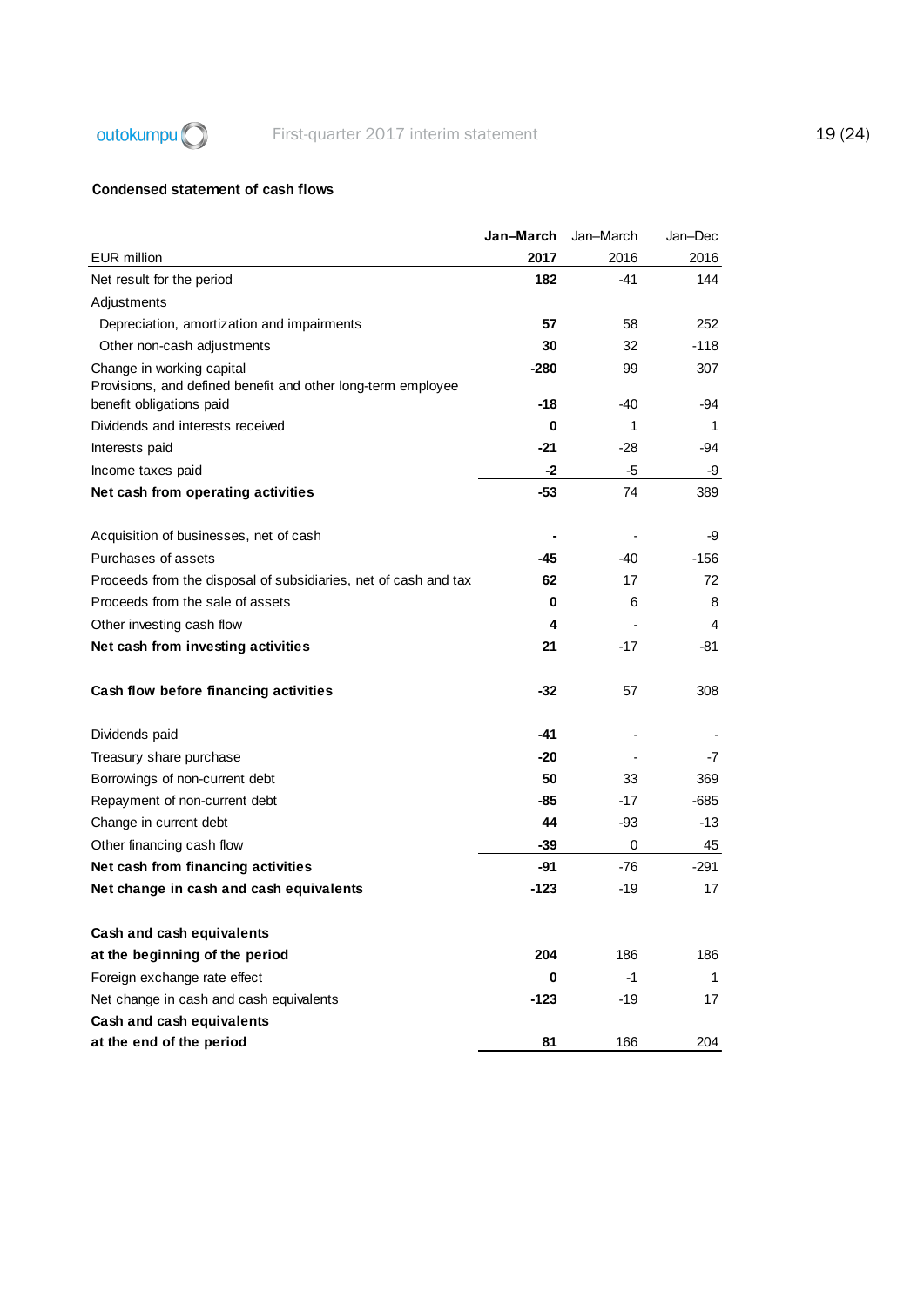

#### Statement of changes in equity

|                                                 |         |               |                   |             |          |             | Attributable to the equity holders of the parent       |                |                 |        |
|-------------------------------------------------|---------|---------------|-------------------|-------------|----------|-------------|--------------------------------------------------------|----------------|-----------------|--------|
|                                                 |         | Share Premium | Invested          | Other       |          |             | Fair value Cumulative Remeasurements Treasury Retained |                |                 | Total  |
|                                                 | capital |               | fund unrestricted | reserves    | reserves |             | translation of defined benefit                         |                | shares earnings | equity |
|                                                 |         |               | equity            |             |          | differences | plans                                                  |                |                 |        |
| <b>EUR</b> million                              |         |               | reserve           |             |          |             |                                                        |                |                 |        |
| Equity on Jan 1, 2016                           | 311     | 714           | 2,103             | 5           | 6        | 8           | -92                                                    | $-21$          | -704            | 2,329  |
| Net result for the period                       |         |               |                   |             |          |             |                                                        |                | $-41$           | $-41$  |
| Other comprehensive income                      |         |               |                   |             | -1       | $-30$       | $-29$                                                  |                | 0               | $-59$  |
| Total comprehensive income for the period       |         |               |                   |             | $-1$     | $-30$       | $-29$                                                  | ÷              | $-41$           | $-101$ |
| Transactions with equity holders of the Company |         |               |                   |             |          |             |                                                        |                |                 |        |
| Contributions and distributions                 |         |               |                   |             |          |             |                                                        |                |                 |        |
| Share-based payments                            |         |               |                   |             |          |             |                                                        | 4              | -4              | 0      |
| Other                                           |         |               |                   | -0          |          |             |                                                        |                | 0               |        |
| Equity on March 31, 2016                        | 311     | 714           | 2,103             | 4           | 5        | $-23$       | $-120$                                                 | $-17$          | $-749$          | 2,229  |
| Equity on Jan 1, 2017                           | 311     | 714           | 2,103             | $\mathbf 2$ | 1        | 3           | $-135$                                                 | $-19$          | -564            | 2,416  |
| Net result for the period                       |         |               |                   |             |          |             |                                                        |                | 182             | 182    |
| Other comprehensive income                      |         |               |                   |             | -2       | $-14$       | $-19$                                                  | $\sim$         | $-1$            | $-36$  |
| Total comprehensive income for the period       |         |               |                   |             | $-2$     | $-14$       | $-19$                                                  | $\blacksquare$ | 182             | 146    |
| Transactions with equity holders of the Company |         |               |                   |             |          |             |                                                        |                |                 |        |
| Contributions and distributions                 |         |               |                   |             |          |             |                                                        |                |                 |        |
| Dividends paid                                  |         |               |                   |             |          |             |                                                        |                | $-41$           | $-41$  |
| Share-based payments                            |         |               |                   |             |          |             |                                                        | $\overline{7}$ | -6              |        |
| Treasury share purchase                         |         |               |                   |             |          |             |                                                        | $-20$          |                 | $-20$  |
| Changes in ownership interests                  |         |               |                   |             |          |             |                                                        |                |                 |        |
| Quarto plate mill divestment                    |         |               |                   |             |          | 3           | 6                                                      |                | -8              |        |
| Other                                           |         |               |                   | 2           |          |             |                                                        |                | $-2$            |        |
| Equity on March 31, 2017                        | 311     | 714           | 2,103             | 5           | -0       | -9          | $-148$                                                 | $-31$          | $-441$          | 2.502  |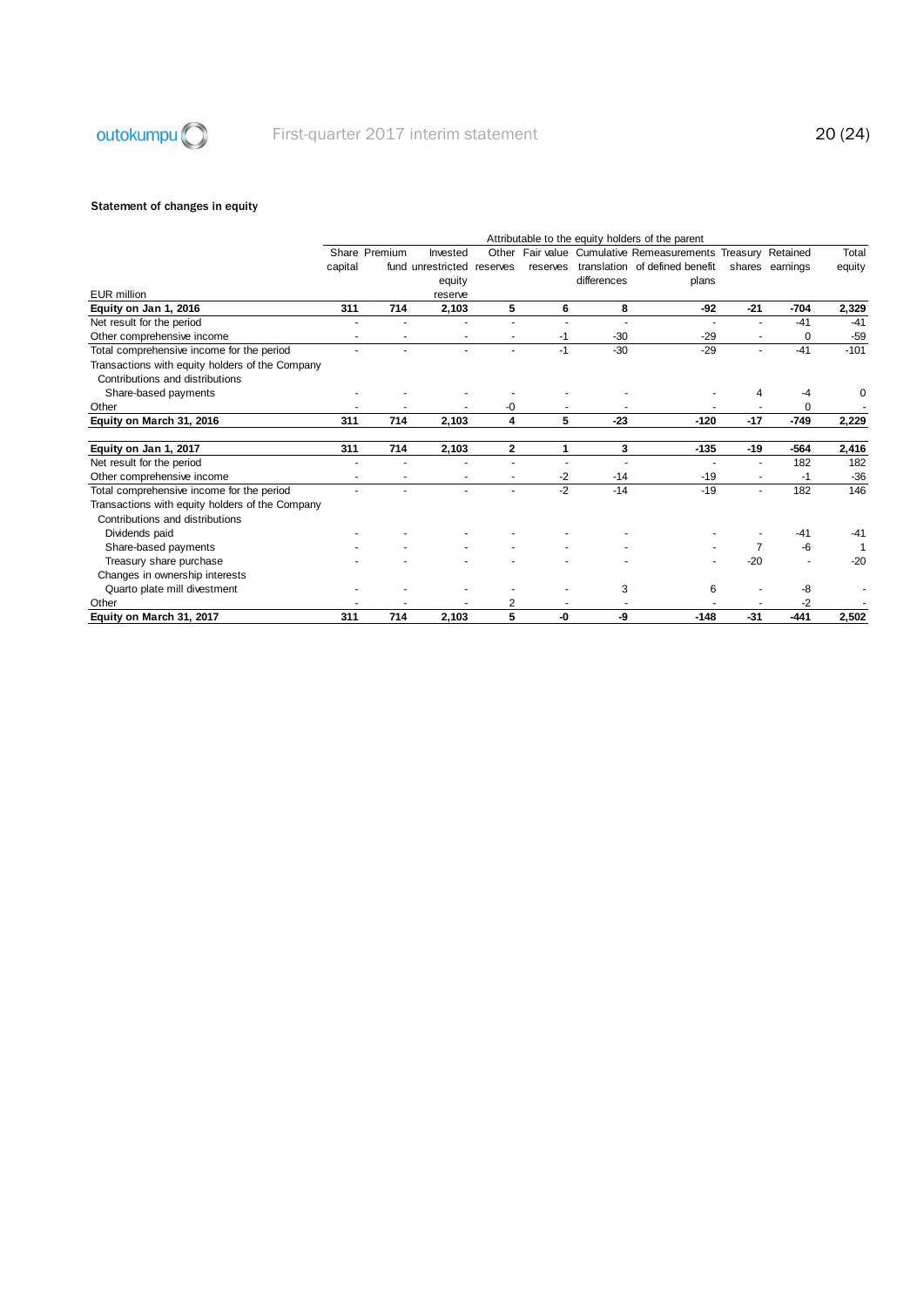

### Key figures by quarters

| <b>EUR</b> million                              | I/16                         | II/16                    | III/16         | IV/16          | 2016   | I/17   |
|-------------------------------------------------|------------------------------|--------------------------|----------------|----------------|--------|--------|
| Adjustments                                     |                              |                          |                |                |        |        |
| Gain on the quarto plate mill divestment        |                              | $\overline{\phantom{a}}$ |                |                |        | 15     |
| Redundancy costs                                | $\overline{\phantom{0}}$     | $-35$                    | $\overline{2}$ | 3              | $-30$  |        |
| Gain on the SKS divestment                      | $\qquad \qquad \blacksquare$ | 26                       |                | $\overline{2}$ | 28     |        |
| Changes to the UK pension scheme                |                              |                          |                | 26             | 26     |        |
| Net insurance compensation and costs related    |                              |                          |                |                |        |        |
| to technical issues in Calvert                  | 25                           | -1                       | $\overline{a}$ |                | 24     |        |
| Restructuring provisions, other than redundancy | -8                           | $\overline{\phantom{a}}$ |                |                | -8     |        |
| Gain on the Guangzhou divestment                | $\overline{\phantom{a}}$     | 6                        |                |                | 6      |        |
| Adjustments to EBITDA and EBIT                  | 17                           | -3                       | $\overline{2}$ | 31             | 47     | 15     |
| EBIT margin, %                                  | $-0.9$                       | 0.4                      | 2.8            | 4.6            | 1.8    | 14.4   |
| Return on capital employed, %                   | 5.3                          | 6.2                      | 9.3            | 2.6            | 2.6    | 9.4    |
| Return on equity, %                             | 4.1                          | 6.0                      | 11.9           | 6.4            | 6.4    | 16.0   |
|                                                 |                              |                          |                |                |        |        |
| Non-current debt                                | 870                          | 1,162                    | 1,109          | 987            | 987    | 1,010  |
| Current debt                                    | 848                          | 478                      | 500            | 458            | 458    | 447    |
| Cash and cash equivalents                       | $-166$                       | $-156$                   | $-213$         | $-204$         | $-204$ | -81    |
| Net debt at the end of period                   | 1,551                        | 1,485                    | 1,396          | 1,242          | 1,242  | 1,376  |
|                                                 |                              |                          |                |                |        |        |
| Capital employed at the end of period           | 3,973                        | 3,905                    | 3,815          | 3,816          | 3,816  | 4,075  |
| Equity-to-assets ratio at the end of period, %  | 39.2                         | 37.9                     | 37.7           | 40.4           | 40.4   | 41.6   |
| Debt-to-equity ratio at the end of period, %    | 69.6                         | 69.1                     | 65.3           | 51.4           | 51.4   | 55.0   |
| Net debt to adjusted EBITDA                     | 14.0                         | 12.3                     | 6.0            | 4.0            | 4.0    | 2.4    |
|                                                 |                              |                          |                |                |        |        |
| Earnings per share, EUR                         | $-0.10$                      | $-0.05$                  | 0.03           | 0.46           | 0.35   | 0.44   |
| Diluted earnings per share, EUR                 | $-0.10$                      | $-0.05$                  | 0.03           | 0.46           | 0.35   | 0.42   |
| Equity per share at the end of period, EUR      | 5.36                         | 5.19                     | 5.17           | 5.84           | 5.84   | 6.07   |
| Deliveries, 1,000 tonnes                        |                              |                          |                |                |        |        |
| Cold rolled                                     | 440                          | 435                      | 441            | 415            | 1.731  | 445    |
| White hot strip                                 | 103                          | 113                      | 105            | 104            | 425    | 112    |
| Quarto plate                                    | 28                           | 25                       | 21             | 27             | 100    | 22     |
| Long products                                   | 15                           | 19                       | 15             | 15             | 65     | 18     |
| Semi-finished products                          | 57                           | 72                       | 54             | 64             | 247    | 84     |
| Stainless steel <sup>1)</sup>                   | 24                           | 37                       | 26             | 34             | 121    | 42     |
| Ferrochrome                                     | 33                           | 34                       | 29             | 30             | 126    | 42     |
| Tubular products                                | 0                            | 0                        | 0              | 0              | 1      | 0      |
| <b>Total deliveries</b>                         | 643                          | 664                      | 637            | 626            | 2,570  | 681    |
| Stainless steel deliveries                      | 610                          | 629                      | 608            | 596            | 2,444  | 639    |
|                                                 |                              |                          |                |                |        |        |
| Average personnel for the period                | 10,955                       | 11,142                   | 11,167         | 10,699         | 10,977 | 10,757 |

 $1)$  Black hot band, slabs, billets and other stainless steel products.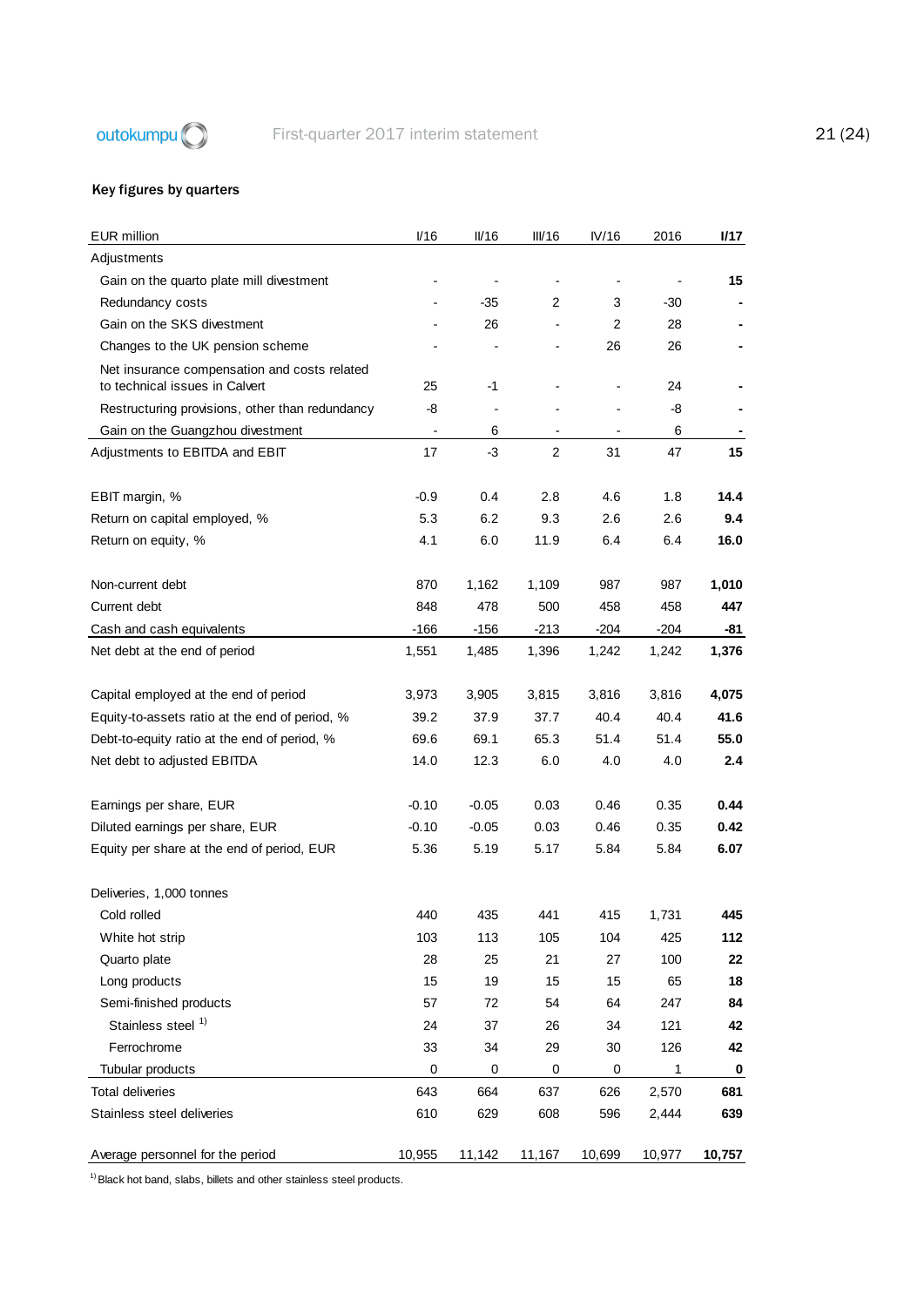

## Business Area key figures by quarters

| V16   | II/16                     | III/16                                   | IV/16                                     | 2016                        | 1/17                                                                |
|-------|---------------------------|------------------------------------------|-------------------------------------------|-----------------------------|---------------------------------------------------------------------|
| 421   | 413                       | 396                                      | 395                                       | 1,625                       | 415                                                                 |
| 5     | 4                         | 5                                        | 3                                         | 16                          | 3                                                                   |
| 161   | 177                       | 185                                      | 167                                       | 690                         | 182                                                                 |
| 0     | 0                         | 3                                        | 0                                         | 3                           | 0                                                                   |
| 50    | 70                        | 59                                       | 65                                        | 245                         | 75                                                                  |
| 18    | 26                        | 25                                       | 28                                        | 97                          | 30                                                                  |
| 610   | 629                       | 608                                      | 596                                       | 2,444                       | 639                                                                 |
|       |                           |                                          |                                           |                             |                                                                     |
|       |                           |                                          |                                           |                             |                                                                     |
| V16   | II/16                     | III/16                                   | IV/16                                     | 2016                        | I/17                                                                |
| 988   | 958                       | 946                                      | 1,034                                     | 3,927                       | 1,225                                                               |
| 35    | 36                        | 43                                       | 36                                        | 151                         | 61                                                                  |
| 301   | 311                       | 372                                      | 342                                       | 1,325                       | 416                                                                 |
| 4     | 5                         | 10                                       | $\overline{2}$                            | 21                          | 9                                                                   |
| 100   |                           |                                          |                                           | 487                         | 173                                                                 |
| 27    |                           |                                          | 48                                        |                             | 56                                                                  |
|       |                           |                                          | 144                                       |                             | 141                                                                 |
|       |                           |                                          |                                           |                             | 72                                                                  |
|       |                           |                                          |                                           |                             | 1,757                                                               |
|       |                           |                                          |                                           |                             |                                                                     |
|       |                           |                                          |                                           |                             |                                                                     |
|       |                           |                                          |                                           |                             | <b>1/17</b>                                                         |
|       |                           |                                          |                                           |                             | 257                                                                 |
|       |                           |                                          |                                           |                             |                                                                     |
| $-12$ | -6                        | 12                                       | 1                                         | -6                          | 29                                                                  |
| $-4$  | $-2$                      | $\overline{c}$                           | 23                                        | 18                          | 9                                                                   |
| $-11$ | 24                        |                                          | $-12$                                     |                             | 14                                                                  |
| 46    | 62                        | $-5$<br>119                              | 128                                       | -5<br>355                   | 309                                                                 |
|       |                           |                                          |                                           |                             |                                                                     |
|       |                           |                                          |                                           |                             |                                                                     |
| V16   | II/16                     | III/16                                   | IV/16                                     | 2016                        | I/17                                                                |
| 82    | 76                        | 107                                      | 110                                       | 374                         | 257                                                                 |
| $-37$ |                           | 12                                       | 1                                         |                             |                                                                     |
| $-4$  | $-3$<br>$-1$              | $\overline{2}$                           | $\overline{2}$                            | $-27$<br>$-1$               | 29<br>9                                                             |
| $-11$ | $-6$                      | $-4$                                     | $-15$                                     | $-37$                       | -1                                                                  |
| 29    | 66                        |                                          | 98                                        |                             | 294                                                                 |
|       |                           | 116                                      |                                           | 309                         |                                                                     |
|       |                           |                                          |                                           |                             |                                                                     |
|       |                           |                                          |                                           |                             |                                                                     |
| V16   | II/16                     | III/16                                   | IV/16<br>7                                | 2016                        | 1/17                                                                |
| -8    | $-29$                     | 4                                        |                                           | $-26$                       |                                                                     |
| 25    | $-3$<br>$-1$              | -0                                       |                                           | 21                          |                                                                     |
|       | 30                        | $-1$                                     | 20<br>3                                   | 19<br>32                    | 15                                                                  |
|       | 134<br>70<br>1,386<br>V16 | 133<br>38<br>131<br>74<br>1,379<br>II/16 | 119<br>40<br>159<br>84<br>1,419<br>III/16 | 134<br>61<br>1,506<br>IV/16 | 153<br>567<br>289<br>5,690<br>2016<br>74<br>47<br>111<br>117<br>348 |

Certain activities w ere transferred from Other operations to Europe in 2017. Comparable figures for 2016 are presented accordingly.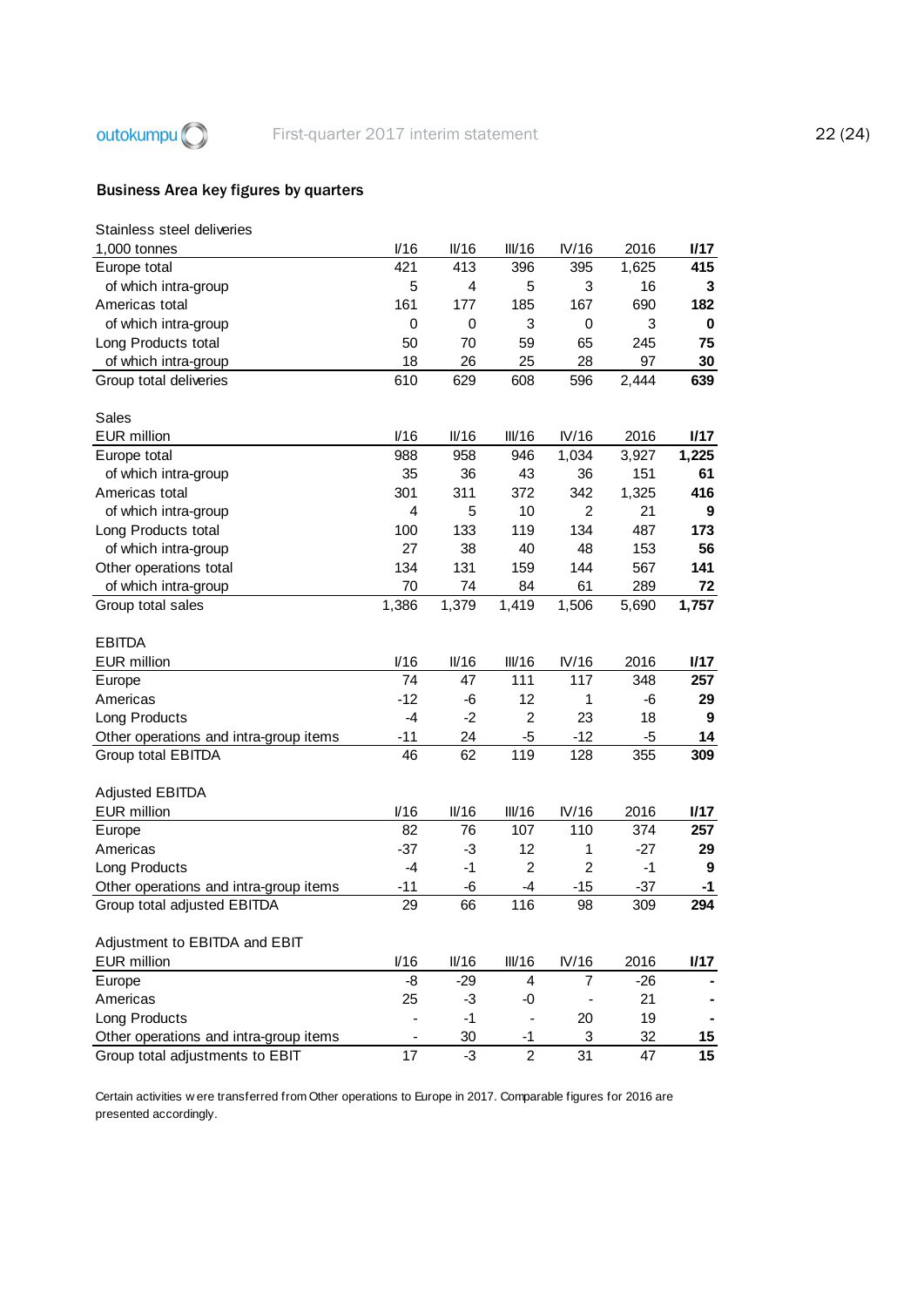

#### EBIT

| <b>EUR</b> million                        | V16             | II/16           | III/16         | IV/16          | 2016   | I/17                    |
|-------------------------------------------|-----------------|-----------------|----------------|----------------|--------|-------------------------|
| Europe                                    | 33              | 7               | 48             | 76             | 164    | 218                     |
| Americas                                  | $-26$           | $-19$           | $-2$           | $-13$          | $-60$  | 15                      |
| Long Products                             | $-6$            | $-4$            | $-0$           | 21             | 11     | $\overline{\mathbf{r}}$ |
| Other operations and intra-group items    | $-13$           | 22              | $-6$           | $-15$          | $-12$  | 13                      |
| Group total EBIT                          | $-12$           | 6               | 40             | 69             | 103    | 252                     |
|                                           |                 |                 |                |                |        |                         |
| <b>Adjusted EBIT</b>                      |                 |                 |                |                |        |                         |
| <b>EUR</b> million                        | V16             | II/16           | III/16         | IV/16          | 2016   | 1/17                    |
| Europe                                    | 40              | 36              | 44             | 68             | 190    | 218                     |
| Americas                                  | $-50$           | $-16$           | $-1$           | $-13$          | $-81$  | 15                      |
| Long Products                             | -6              | -3              | -0             | 1              | -8     | $\overline{7}$          |
| Other operations and intra-group items    | $-13$           | -8              | $-5$           | $-18$          | $-44$  | $-2$                    |
| Group total adjusted EBIT                 | $-29$           | 9               | 38             | 38             | 57     | 238                     |
|                                           |                 |                 |                |                |        |                         |
| Depreciation and amortization             |                 |                 |                |                |        |                         |
| <b>EUR</b> million                        | V16<br>$-41$    | II/16<br>$-40$  | III/16         | IV/16<br>$-38$ | 2016   | I/17                    |
| Europe                                    |                 |                 | $-40$          |                | $-158$ | $-38$                   |
| Americas                                  | $-13$           | $-13$           | $-13$          | $-14$          | $-54$  | $-13$                   |
| Long Products                             | $-2$            | $-2$            | $-2$           | $-2$           | $-7$   | $-2$                    |
| Other operations                          | $-1$            | $-1$            | $-1$           | $-3$           | -7     | $-2$                    |
| Group total depreciation and amortization | $-58$           | $-56$           | $-56$          | $-56$          | $-226$ | $-55$                   |
| Capital expenditure                       |                 |                 |                |                |        |                         |
| <b>EUR</b> million                        | V16             | II/16           | III/16         | IV/16          | 2016   | I/17                    |
| Europe                                    | 25              | 23              | 28             | 25             | 101    | 10                      |
| Americas                                  | 0               | $\overline{2}$  | 5              | 10             | 17     | 1                       |
| Long Products                             | 0               | 1               | $\overline{2}$ | 5              | 8      | 3                       |
| Other operations                          | 6               | $\overline{c}$  | 8              | 20             | 37     | 5                       |
| Group total capital expenditure           | $\overline{32}$ | $\overline{28}$ | 43             | 61             | 164    | $\overline{19}$         |
|                                           |                 |                 |                |                |        |                         |
| Operating capital                         |                 |                 |                |                |        |                         |
| <b>EUR</b> million                        | V16             | II/16           | III/16         | IV/16          | 2016   | I/17                    |
| Europe                                    | 2,636           | 2,545           | 2,463          | 2,419          | 2,419  | 2,546                   |
| Americas                                  | 1,211           | 1,178           | 1,175          | 1,127          | 1,127  | 1,245                   |
| Long Products                             | 136             | 132             | 139            | 139            | 139    | 165                     |
| Other operations and intra-group items    | $-16$           | 39              | 22             | $-51$          | $-51$  | -21                     |
| Group total operating capital             | 3,967           | 3,893           | 3,799          | 3,635          | 3,635  | 3,934                   |

Certain activities w ere transferred from Other operations to Europe in 2017. Comparable figures for 2016 are presented accordingly.